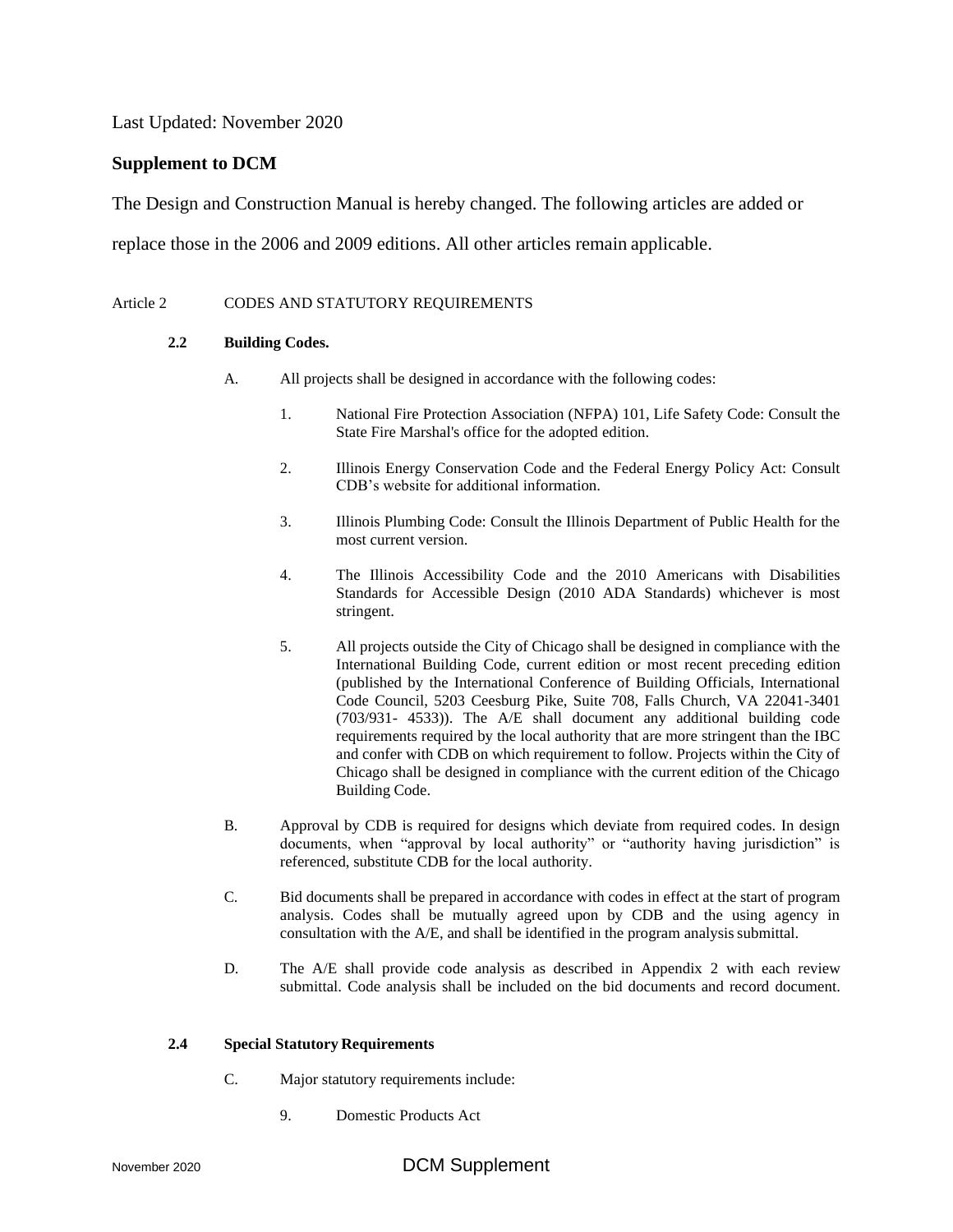- **2.8 Illinois Works Apprenticeship Initiative.** The goal of the Illinois Works Jobs Program Act Apprenticeship Initiative is that, for projects estimated to cost \$500,000 or more, apprentices will perform either 10% of the total labor hours actually worked in each prevailing wage classification or 10% of the estimated labor hours in each prevailing wage classification, whichever is less.
	- A. **Applicable Goal**. For projects with an estimated total project cost of \$500,000 or more and for which 50% or more of the project is being funded by appropriated capital funds, the 10% apprenticeship goal applies to all prevailing wage eligible work on the project. For projects receiving \$500,000 or more of appropriated capital funds but for which the appropriated capital funds are less than half of the total project costs, the 10% apprenticeship goal only apples to prevailing wage eligible work being funded by the appropriated capital funds. Only certain types of work performed by A/Es in specific counties is considered prevailing wage eligible. The 10% apprenticeship goal does not apply to projects with an estimated total project cost of less than \$500,000 or to projects with an estimated total project cost of \$500,000 or more but for which the appropriated capital funds for the project are both less than \$500,000 and less than 50% of the estimated total project costs.
	- B. **Illinois Works Budget Supplement**. Submission of the Illinois Works Jobs Program Act Apprenticeship Initiative Budget Supplement shall be a post-award requirement and shall be provided to CDB with any insurance information. The Budget Supplement shall contain a complete and thorough estimate of all the labor hours for the project, broken down by prevailing wage category. The Budget Supplement shall be used in determining the appropriate number of hours to be performed by apprentices, if applicable.
	- C. **Reporting Requirements**. When the A/E will be performing prevailing wage eligible work either through its own staff or through consultants, the A/E shall submit monthly reports of its hourly workforce utilization including all apprenticeship hours to CDB's Fair Employment Practices Unit on Illinois Works Apprenticeship Initiative Reporting Forms.
	- D. **Reduction or Waiver of Goal**. If, at any point during the project, the A/E determines that it may not meet the apprenticeship goal for any prevailing wage classification, the A/E shall submit a request for a reduction or waiver of that particular goal, indicating why the goal may not be met. The A/E shall include all documentation supporting the request.
	- E. **Certification of Completion**. As part of its final close-out package, the A/E shall submit a certification demonstrating that it has met the 10% apprenticeship goal or received a reduction or waiver of the 10% apprenticeship goal for each prevailing wage classification.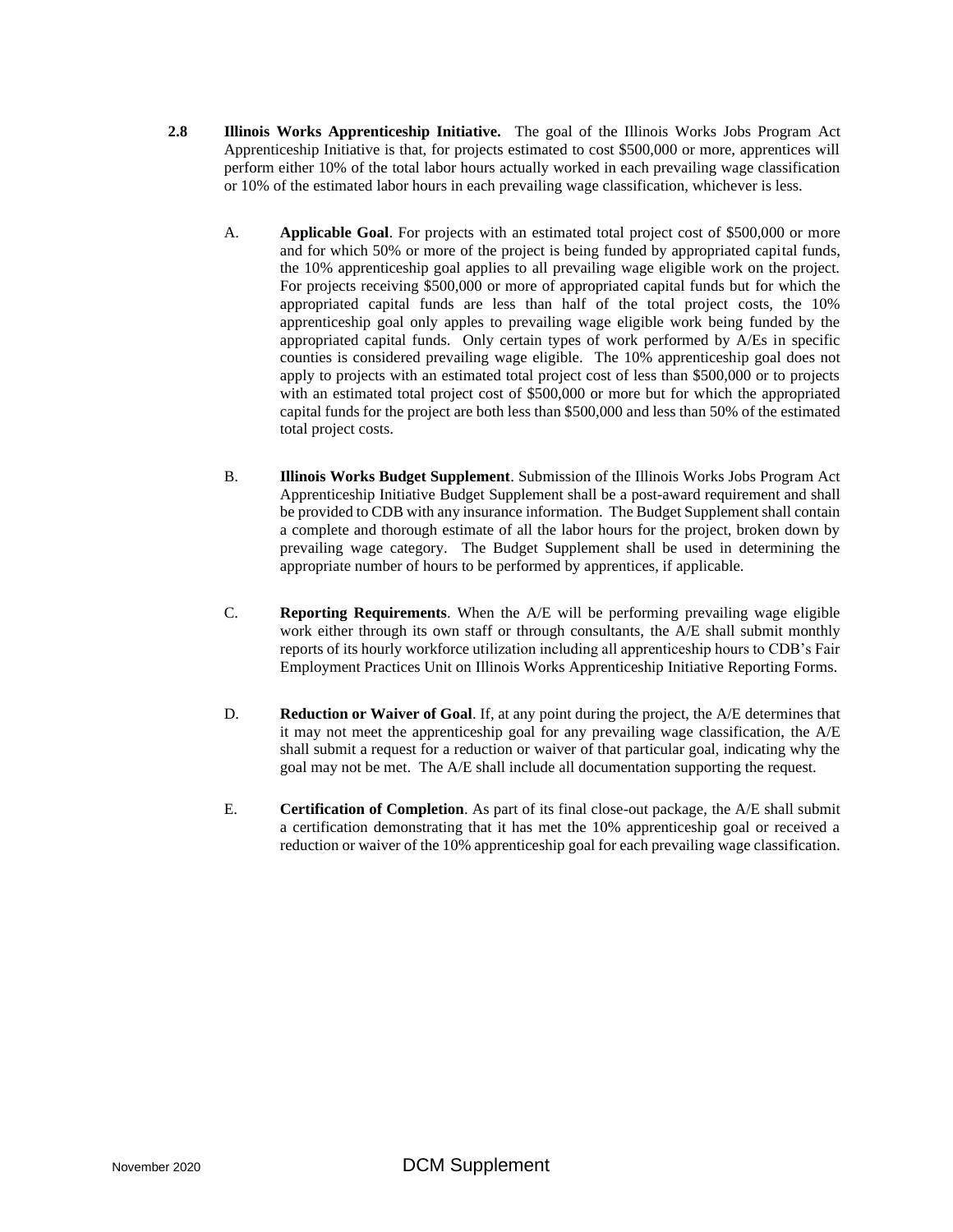#### Article 3 DESIGN GUIDELINES

#### **3.2 Green Building Requirements**

- A. For all new construction, additions and major renovation projects (defined as 40% the replacement cost of the building or more), the project shall comply with the requirements in the Green Building Act. Projects that are 10,000 square feet and over, must either achieve a minimum of the United States Green Building Council's LEED Silver certification or an equivalent standard including, but not limited to, a two-globe rating from the Green Building Initiative. Projects less than 10,000 square feet should also be designed to meet these standards but certification will not be required.
- B. The A/E shall design all new construction, additions and major renovations to incorporate maximum LEED points within practical, scope and budgetary limits.
- C. Buildings that are not comfort conditioned shall be exempted from these standards.
- D. Waivers will be granted when an applicant can demonstrate to CDB that meeting the standards causes:
	- 1. An unreasonable financial burden, taking into account the operating and construction costs over the life of the building and the total cost of ownership of the building;
	- 2. An unreasonable impediment to construction;
	- 3. An impairment of the principal function of the building; or
	- 4. A compromise to the historic nature of the structure.
- E. All new construction and major renovation projects must implement at least one LEED alternative transportation criterion for public transportation or bicycle access.
- F. For all CDB projects, when a green building certification is being sought, a LEED or other green building rating checklist shall be completed and submitted with all design submittal phases. For those projects where no certification is required, a LEED or other green building rating checklist shall be completed and submitted with the 100% design submittal. For any criterion on the checklist that do not apply to the project, "N/A" should be noted.
- **3.3 Division of the Work.** As determined by CDB, projects may be designed as single or multiple prime. For multiple prime projects, the A/E shall divide the work into at least five distinct trade contracts as required by CDB and in accordance with the Illinois Procurement Code. They are:
	- 1. General
	- 2. Plumbing
	- 3. Heating
	- 4. Ventilation
	- 5. Electrical

This division shall be clear, concise and comprehensive. All work must be explicitly assigned to a particular trade contract. The A/E shall not include any clause or provision in the contract documents that attempts to assign any of the work by common trade practice, by indirect linkage, etc.

A. If the A/E estimate for an individual trade is less than \$50,000, that trade's work may be combined with another trade. The A/E shall discuss with and obtain concurrence from the CDB PM before combining trades in the bidding documents.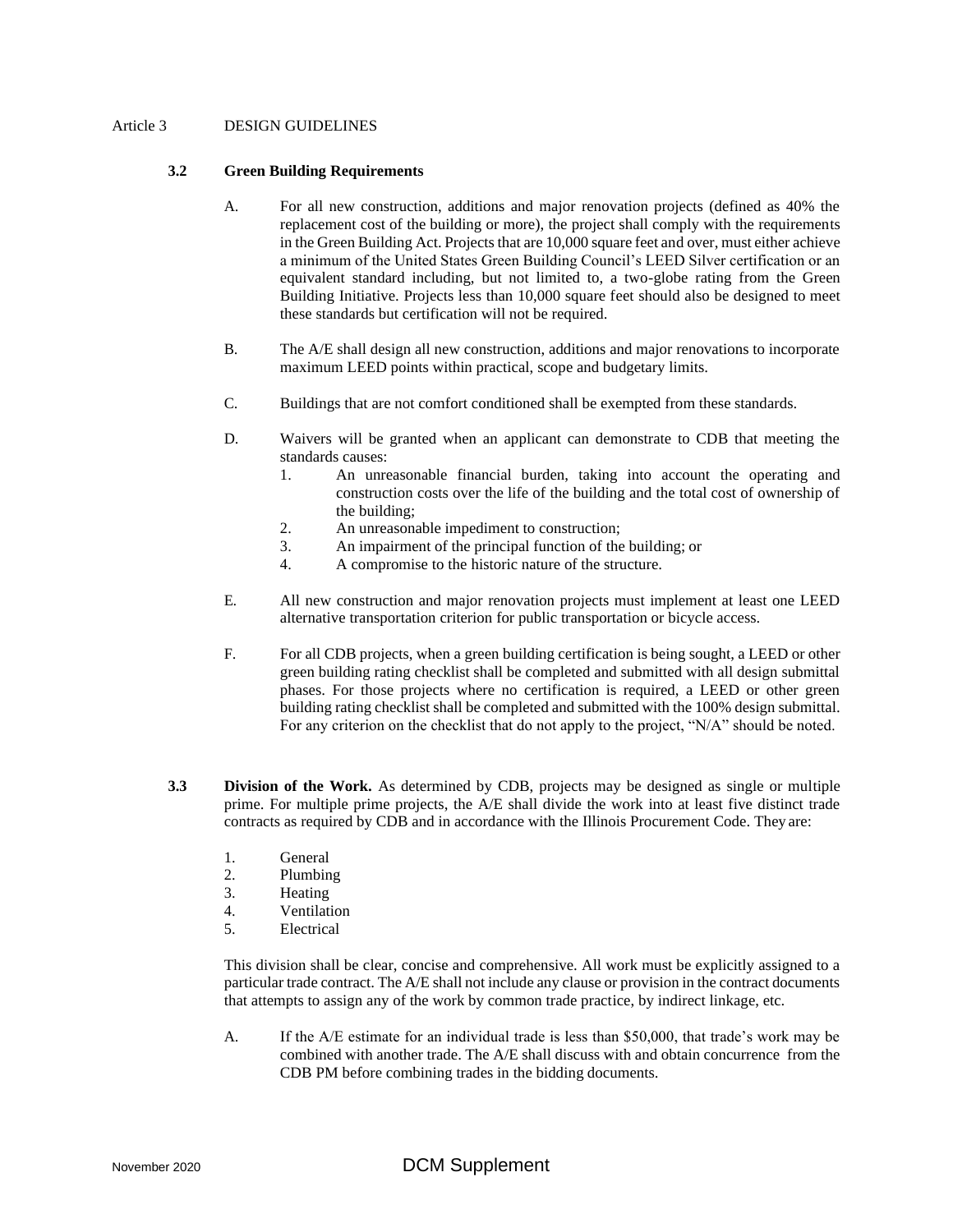- B. Documents shall not reference a "mechanical contractor." Documents shall refer specifically to the individual Plumbing, Heating, Ventilating, or Sprinkler contractors.
- C. The required five trade contracts may be expanded as appropriate for the project. The A/E shall confer with the PM for the appropriate contract trade designations. Some examples of additional designations are:
	- 1. General/Roofing
	- 2. General/Paving
	- 3. Asbestos Abatement
	- 4. Sprinkler
	- 5. Test and Balance
	- 6. Temperature Control/Building Automation
	- 7. Electrical/Communications
- D. Project Manual. The trade contracts and the work assigned to each shall be described in Paragraph 1.1 of each specification section (as illustrated in Article 8).
- E. Drawings. An appropriate letter identification (as described in Article 9) shall be used on the drawings to designate separate contracts within the project.
	- 1. 'M' **shall not** be used as a drawing letter identification.
	- 2. If work of a trade other than that indicated by the drawing letter designation is depicted on a drawing, that work must be clearly noted and distinguished from the other work on the drawing.

#### **3.10 Civil**

- H. Geotechnical & Environmental Studies
	- 1. Geotechnical Testing and Reports
		- a. For a new building, addition, or other project requiring excavation and removal of soil, the A/E and/or their geotechnical consultant shall investigate and present a report which considers the engineering implications of all available information and data. This shall include the review of available documents such as aerial photography; USDA/SCS reports; topographic, pedologic, bedrock surface, geologic and quaternary deposits maps; and other pertinent studies which have been completed for and near the project site. The report shall also document existing weather conditions when the samples are taken and special features of the area such as slope cuts, quarries, gravel pits, strip mines, springs, and caverns. The report shall include a separate section describing any treatments necessary to provide a stable platform for the construction. All soil and subgrade recommendations must be specific to certain locations, lengths, depths, and types of treatment that the designer can use to calculate plan quantities.
		- b. The locations and sampling frequencies for subgrade borings shall be at such intervals as to allow the identification of all soil types, the water table elevation, and bedrock that would impact the proposed project. In areas or sites where the building footprint will be located, minimum soil borings per the table below or as recommended by the A/E in coordination with their geotechnical consultant shall be provided. The A/E shall also provide an additional boring for each specialty feature such as elevator pits, deep basements, concentrated heavy loads, and locations where deep fill or irregular subsurface conditions have been discovered.

# November 2020 **DCM Supplement**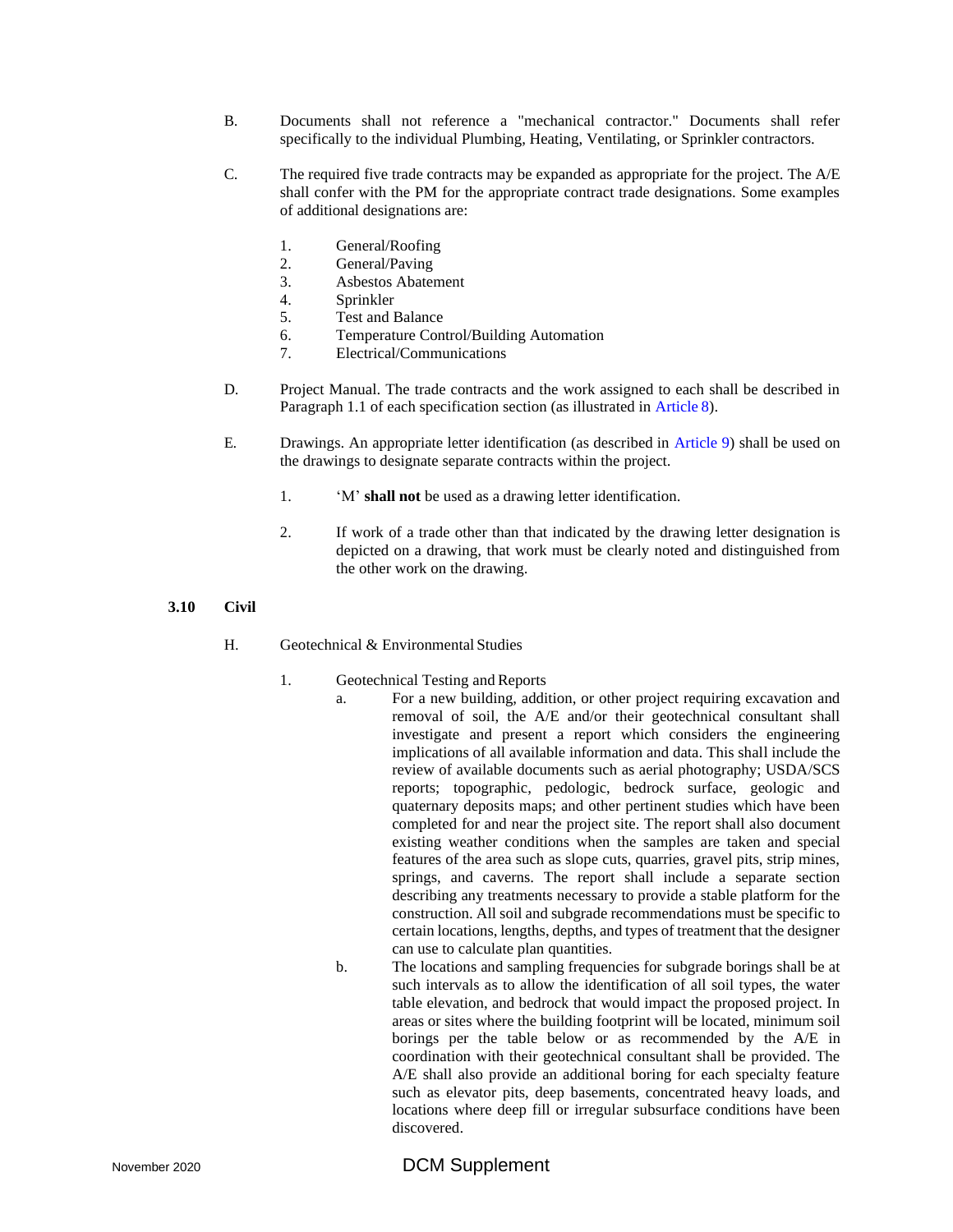c. Soil boring requirements and testing for roadway, civil structure, or parking lot design shall follow IDOT's Geotechnical Manual or as recommended by the A/E in coordination with their geotechnical consultant. The A/E shall provide 1 additional boring per each major specialty feature such as storm water detention systems. The borings should, at a minimum, extend through the pavement through the subbase to sound material.

| <b>BUILDING FOOTPRINT SIZE</b> | <b>MINIMUM BORING REQUIREMENTS</b>                                             |
|--------------------------------|--------------------------------------------------------------------------------|
| Less than 5,000 SF             | Minimum 2 borings                                                              |
| 5,000 SF to 20,000 SF          | 2 to 4 borings                                                                 |
| 20,000 SF to 40,000 SF         | 4 to 6 borings                                                                 |
| 40,000 to 60,000 SF            | 1 boring per 10,000 SF, plus 1 boring for each 400 LF<br>of building perimeter |
| Over 60,000 SF                 | 1 boring per 10,000 SF, plus 1 boring for each 500 LF<br>of building perimeter |
| <b>Specialty Feature</b>       | 1 boring per specialty feature listed above                                    |
| <b>Test for Contamination</b>  | 1 test per 10,000 SF building footprint per disturbed<br>layer                 |
| References                     | Naval Facilities Engineering Command (NAVFAC)<br>DM7.01, Chapter 2.            |

| <b>ROADWAY OR PARKING LOT</b>         | <b>MINIMUM BORING REQUIREMENTS</b>                     |
|---------------------------------------|--------------------------------------------------------|
| Road, parking lot, or civil structure | Minimum 2 borings plus 1 per 10,000 SF of              |
|                                       | improvement                                            |
| <b>Specialty Feature</b>              | 1 boring per specialty feature listed above            |
| <b>Test for Contamination</b>         | 1 test per 10,0000 SF of improvement per disturbed     |
|                                       | layer                                                  |
| References                            | IDOT Geotechnical Manual, Jan 1999, or latest edition. |

- 2. Environmental Testing and Reports
	- a. For a new building, addition, or other project requiring excavation and removal of soil, the A/E and/or their geotechnical consultant shall investigate and present a report on previous use and owners of the site for the past 100 years as part of the PA/DD submittal package. This is also known as an IEPA Level 1 investigation. If a Level 1 investigation yields suspicion of contaminated material, then a Level 2 investigation is warranted and shall be performed to determine and delineate those soils which cannot be disposed of in a CCDD or standard landfill.
	- b. If hazardous chemicals or other contaminants are found such that soil would be required to be disposed of as a 'special waste' or a 'hazardous waste' during the soil boring process, sufficient borings and tests shall be made to delineate the area and depth of the 'special waste' or 'hazardous waste' soil with a minimum of one boring per 1500square feet or as recommended by the A/E.
	- c. The soil report shall include specific recommendations for use or disposal of soils, and clearly describe limitations on use or disposal of 'special waste'or 'hazardous waste' soil.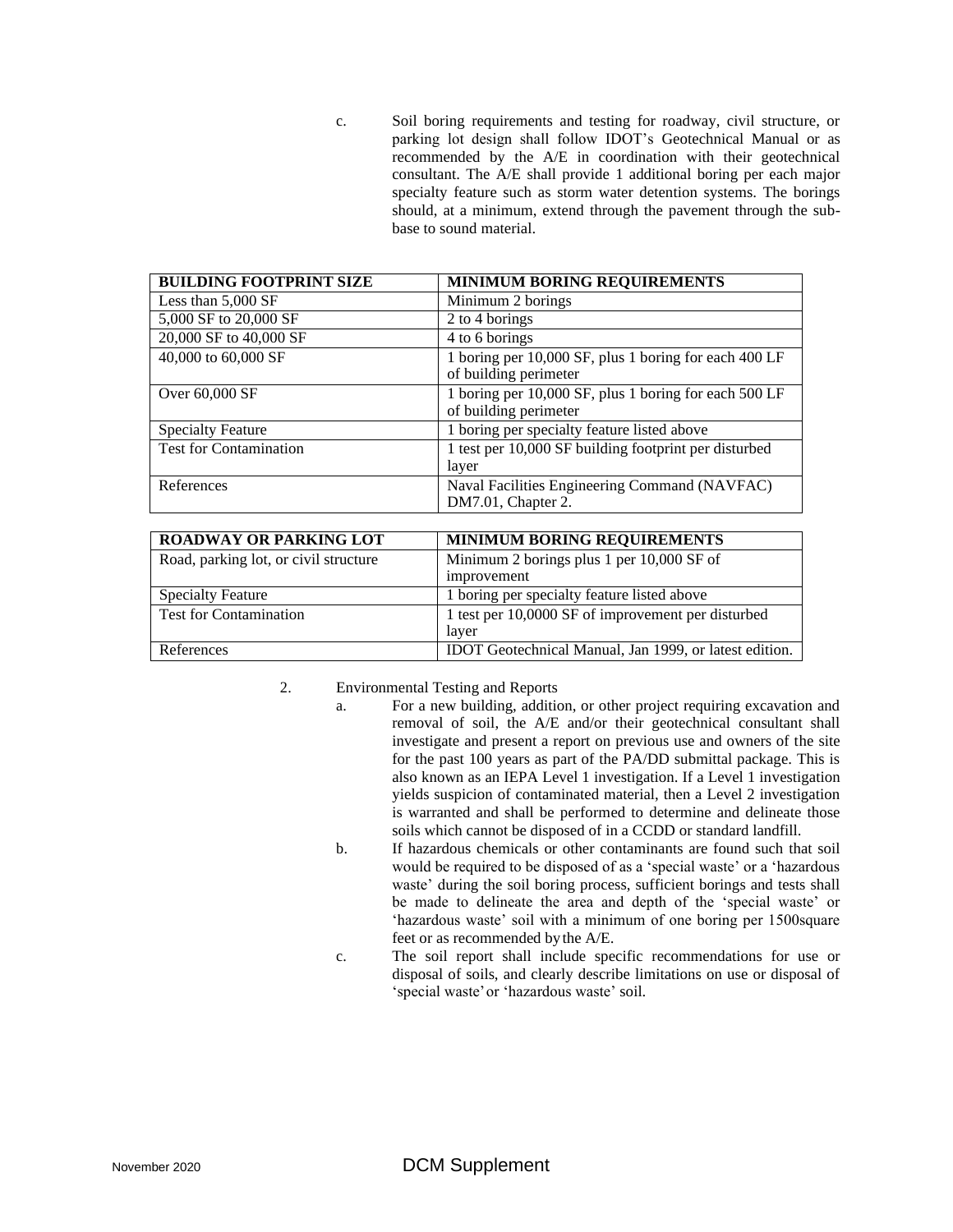#### Article 22 A/E CLOSEOUT

- **22.2 Record Construction Drawings.** Prior to submitting the A/E's final payment request, the A/E shall submit to CDB revised contract documents labeled "Record Drawings," with a Record Drawing Date located in the Revisions section of the title block on all sheets. The Record Drawings shall show all changes reported by the contractor(s), all changes made by change orders or addenda, and any clarifications made by the A/E during construction.
	- A. Document Requirements
		- 1. A complete electronic set of "Record Drawing" drawings and specifications are required.
		- 2. See CDB's "Policy for Bid Set & Record Drawing Electronic Submittals Revised December 2011" located in the reference library on CDB's website (A/E Electronic Submittal Form) for submittal requirements. CDB's reference library can be found at [www.illinois.gov/cdb/business/library](http://www.illinois.gov/cdb/business/library)
	- B. The electronic submittal shall be accompanied by the Record Drawing Certification Form located in the CDB Reference Library under "A/E Electronic SubmittalForm."
	- C. The A/E will provide the CDB PM with one set of record drawings and support files on CD or by submitting a Zip file through the state's FTP site [\(https://filet.illinois.gov/filet/pimupload.asp\)](https://filet.illinois.gov/filet/pimupload.asp) for CDB and one set of record drawings on CD for the Using Agency central office; black line print paper copy may also be required for the Using Agency. The A/E shall verify requirements with the CDB PM.
	- D. For asbestos abatement projects and projects that included asbestos abatement, the A/E shall complete an Asbestos Abatement Project Summary Report. The report shall be submitted to the CDB PM on CD or by a file through the state's FTP site [\(https://filet.illinois.gov/filet/pimupload.asp\)](https://filet.illinois.gov/filet/pimupload.asp) within 60 days of final clearance testing. The report format can be found in the Project Manual Workbook for Asbestos, Lead, UST and PCB (Appendix 5) and on the website. Supplemental Sampling Reports shall also be submitted on CD or through the state's FTP site for any sampling done as part of the project.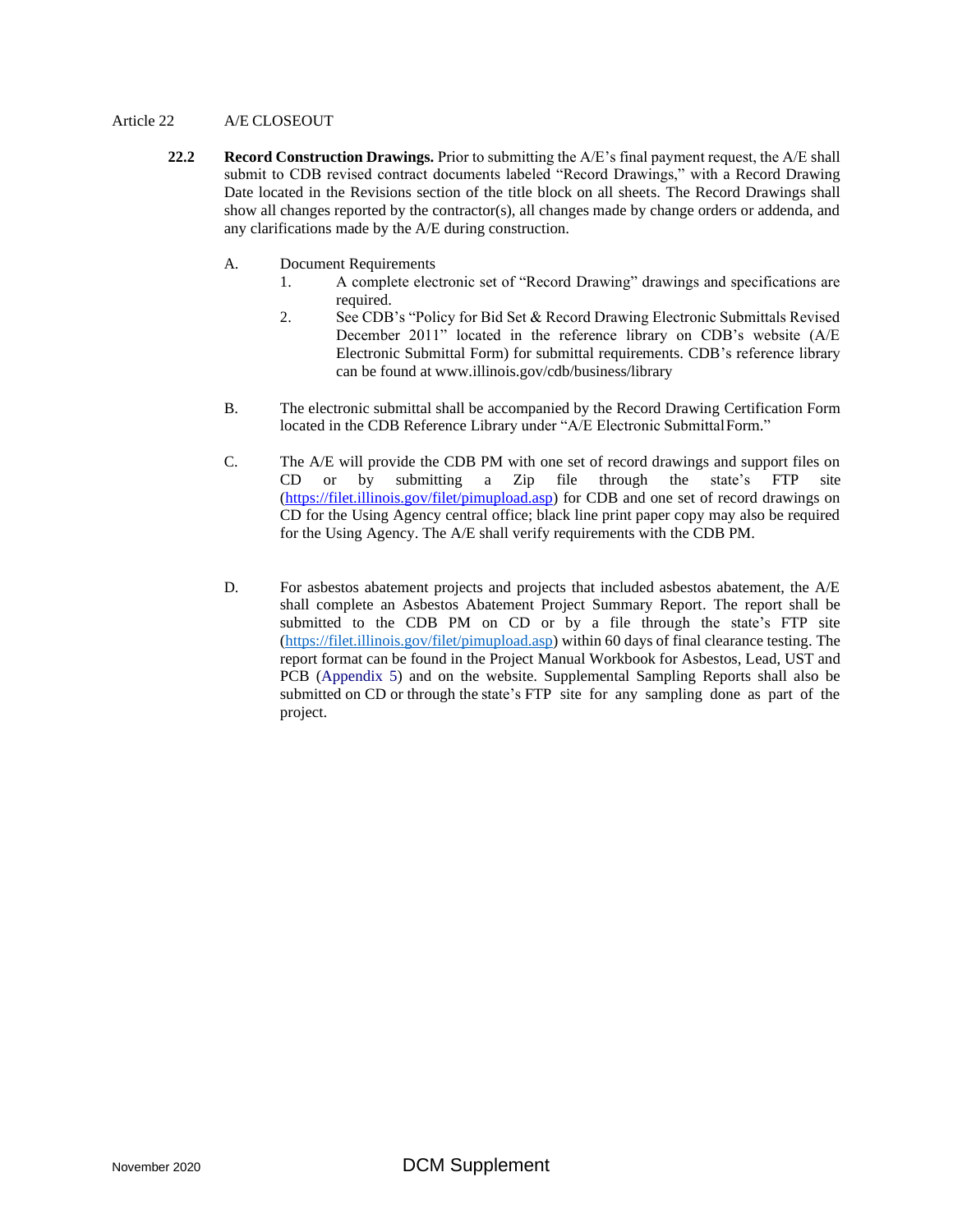## **Appendix 1 STATUTORY REQUIREMENTS**

#### **9. Procurement of Domestic ProductsAct**

- 9.1. The Procurement of Domestic Products Act, 30 ILCS 517/30, requires each purchasing agency making purchases of procured products to promote the purchase of and give preference to manufactured articles, materials, and supplies that have been manufactured in the UnitedStates.
- 9.2. "Manufactured in the United States" means, in the case of assembled articles, materials, or supplies, that design, final assembly, processing, packaging, testing, or other process that adds value, quality, or reliability occurs in the United States.
- 9.3. The Capital Development Board is exempt from the requirements of this Act with respect to a specific project if (i) the project is too complex to identify the numerous individual procured products required for the project or (ii) the procured products required for the project are too numerous or complex to be able to efficiently assess the sites where manufactured.
- 9.4. The A/E shall make the determination whether the project can meet the requirements of the Domestic Products Act or whether the exemption should apply. The A/E will then complete number 9 in Division 01 11 00 – Project Summary. If the A/E determines the promotion and preference for domestic products is applied to the project, Document 00 41 00 – Bid Form should include a choice for the bidder to request this preference. This determination will be submitted as part of the 100% design review submittal.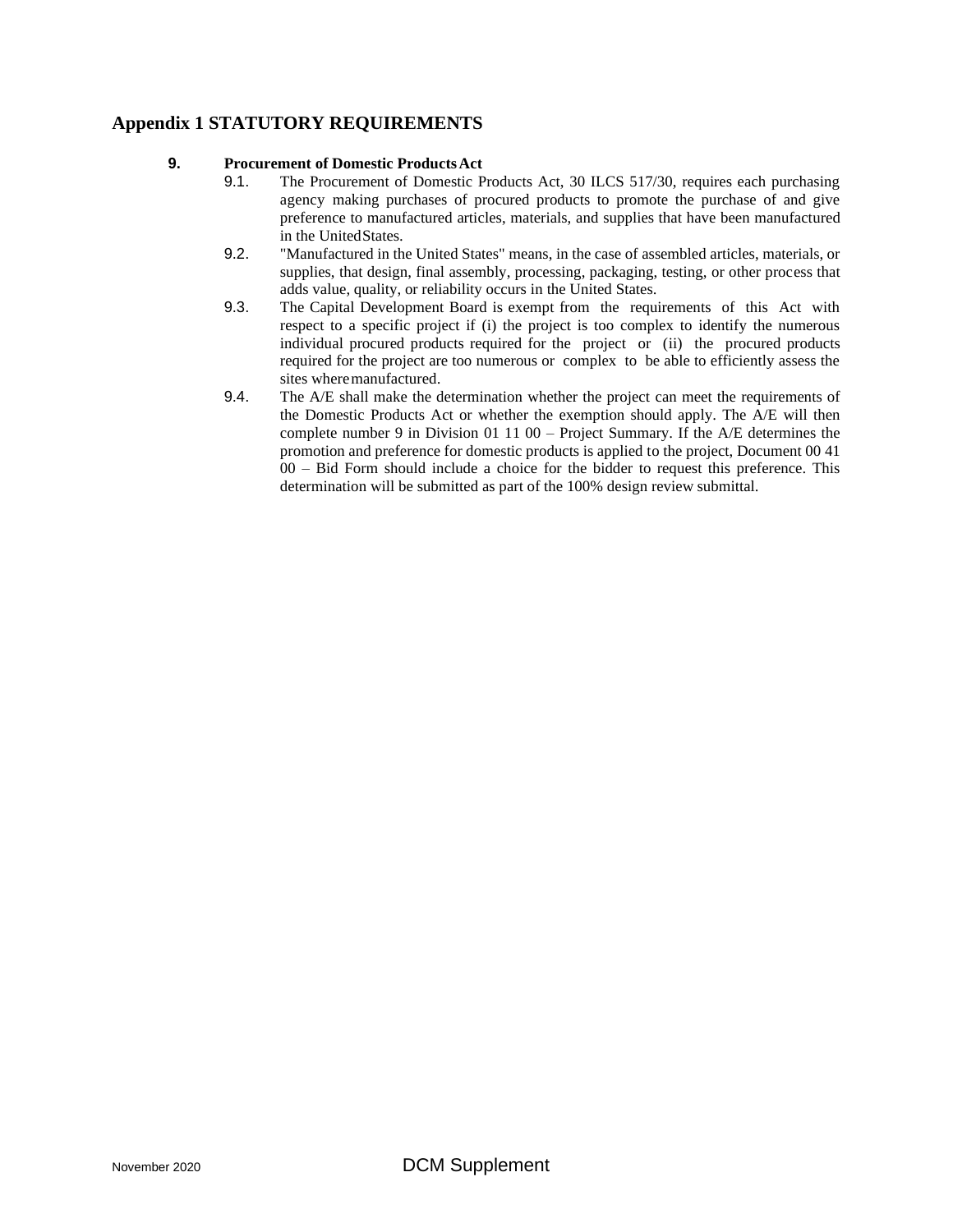# **APPENDIX 2 CHECKLISTS (PADD, 50% / 75%) CDB REVIEW CHECKLIST Date Date Program Analysis (PA) Phase submittal <b>Project Project** Number **Design Development (DD) Phase submittal <b>CDB PM**

**A/E Representative** 

*These checklists have been prepared to provide clarity and instruction to A/E's in the preparation of the PA/DD*  submittal(s). They are intended to clarify the requirements stipulated in CDB's Design and Construction Manual (DCM), *and neither alter nor eliminate the requirements set forth in the* DCM *or in the Professional Services Agreement. CDB recognizes that unique challenges and solutions are inherent in each project. Therefore these requirements should be addressed by the A/E only as applicable to each project and scope of work. Submittals which combine the PA and DD phases should include all applicable requirements for each phase.*

#### **PA Submittal**

- Narrative indicating the scope of work and a complete basis for the project design
- Diagrams (i.e., floor plans, site plans, flow diagrams, etc.) to graphically supplement the narrative
- Preliminary Code analysis (See template on following page)
- Statement of compliance with Flood Plain Construction Policy
- Proposed Project Cost Budget form
- Cost estimate for each trade
- Estimated construction schedule
- LEED checklist (if applicable)

#### **New buildings, additions**

- Space itemization analysis
	- Function and size of space
	- Number and classification of occupants
	- Type and quantity of equipment
	- Required utilities
	- Special environmental and/or system requirements
- Total area of program spaces
- Report on historical uses of the site
- Masonry wall dew point calculation

#### **Remodeling projects**

- Statement of the status of asbestos and other hazardous materials (see DCM 5.3.C.5)
- If required, involvement of the Illinois Historic Preservation Agency has been acknowledged
- Required general phasing of work has been identified

#### **DD submittal**

#### **Budget**

- Proposed Project Cost Budget form
- Cost estimate for each trade and major work item

#### **Project Manual**

- Project Summary section 01 11 00 is complete
- Outline specification for each major project component. *A Table of Contents list is not*
- *acceptable.*

#### **Drawings**

 $\mathcal{L}^{\mathcal{L}}$ 

- □ Comprehensive Code Analysis (See template on following page)
	- Site Plan
	- Each building located
		- Existing CDB Building Numbers are indicated
		- Existing and finished contours
		- Ground floor elevations  $\sim$
		- Roads, walks, parking areas
		- **Utilities**
		- Other site construction  $\mathbf{r}$ Limits of the contract
		- Floor Plans
	- All exterior elevations
- Vertical building sections
- Location and type of primary structural members
- Fixed Equipment, including utility service req's.
	- Plumbing fixtures
	- **Heating**
	- Ventilating
	- Electrical
	- Areas requiring acoustical treatment are identified

#### **Other Requirements**

- Current project schedule (not necessarily *contractual* schedule)
- Soil testing as required by DCM 3.09.H)
- Seismic design criteria (DCM 3.11.D)
- Life cycle cost analysis for each alternative energy system considered
- Statement of compliance with Federal Energy Policy Act and ASHRAE 90.1 (DCM 2.2.B)
- Model or rendering (if required)
- Area analysis tabulation (PA comparison)
- Illumination levels
- LEED checklist (if applicable)
- Other negotiated requirements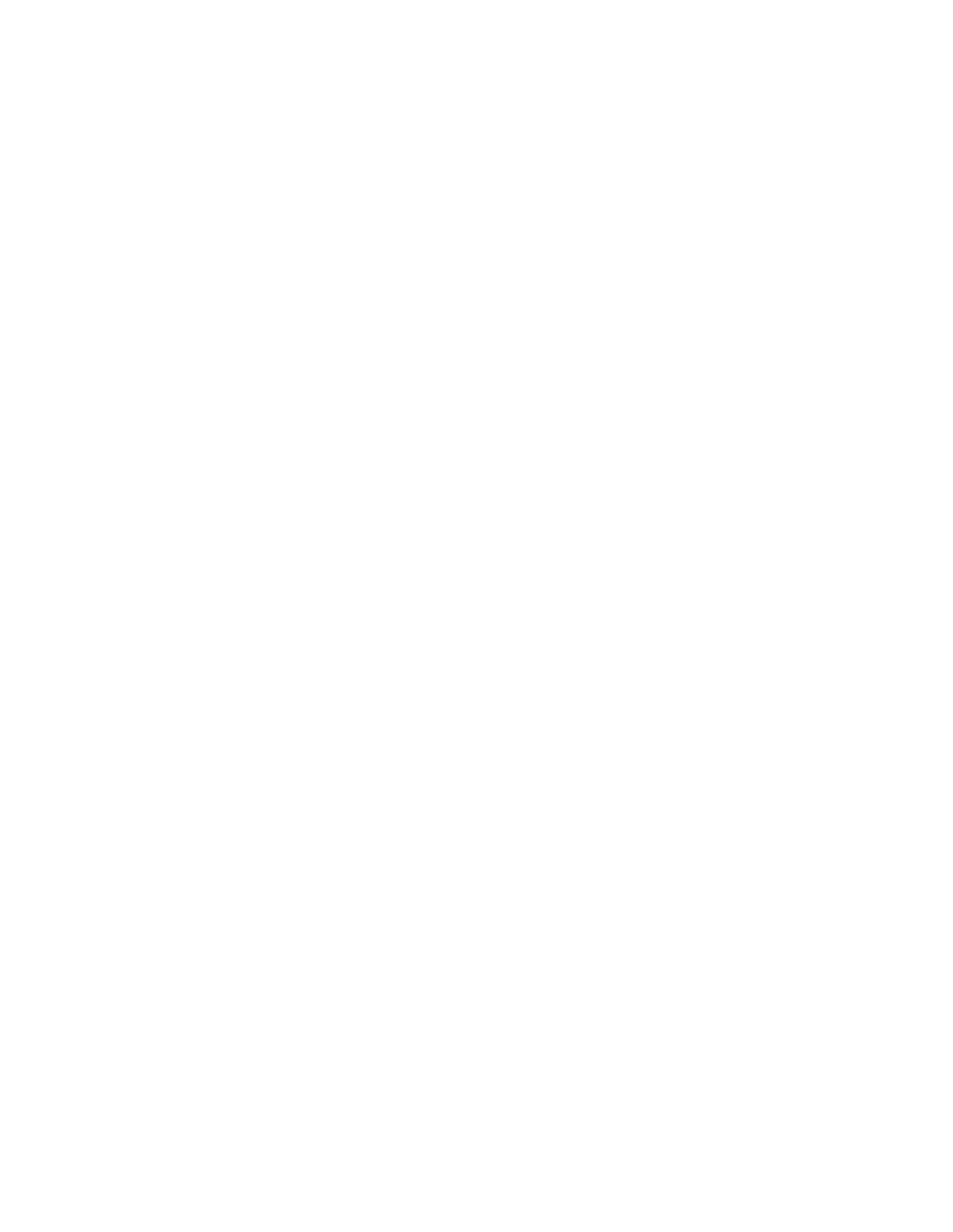# **Code Analysis Template**

**The following information shall be included in the drawing set for each submittal, bid documents, issued for construction documents and record documents as it applies to the project, plus additional code critical information pertinent to the project. The format below is recommended, but other formats that clearly document code requirements may be provided.**

**Note that compliance with NFPA 101 Life Safety Code, 2000 Edition is required by the Office of the State Fire Marshal.**

| <b>ITEM</b><br><b>CODE SUBJECT</b> | <b>MODEL</b><br>CODE/<br><b>EDITION</b> | <b>SECTION/</b><br>TABLE | <b>CHAPTER/   REQUIREMENT/</b><br><b>ALLOWABLE</b> | <b>ACTUAL</b> |
|------------------------------------|-----------------------------------------|--------------------------|----------------------------------------------------|---------------|
|------------------------------------|-----------------------------------------|--------------------------|----------------------------------------------------|---------------|

## **PART 1 – BUILDING REQUIREMENTS**

| 1.01 | <b>Occupancy classification</b> |  |  |
|------|---------------------------------|--|--|
|      | Occupancy category              |  |  |
|      | <b>Building occupancy</b>       |  |  |
|      |                                 |  |  |
| 1.02 | <b>Height/area limitations</b>  |  |  |
|      | Number of stories               |  |  |
|      | Automatic sprinkler system      |  |  |
|      | increase                        |  |  |
|      | Height                          |  |  |
|      | Area per story                  |  |  |
|      |                                 |  |  |
| 1.03 | <b>Types of construction</b>    |  |  |
|      |                                 |  |  |
| 1.04 | <b>Required hours of fire</b>   |  |  |
|      | resistance                      |  |  |
|      | <b>Exterior bearing walls</b>   |  |  |
|      | Interior bearing walls          |  |  |
|      | Floor construction              |  |  |
|      | <b>Structural frame</b>         |  |  |
|      | Roof construction               |  |  |
|      | Walls between                   |  |  |
|      | compartments                    |  |  |
|      |                                 |  |  |
| 1.05 | <b>Fire resistive</b>           |  |  |
|      | requirements                    |  |  |
|      | Exterior wall fire resistance   |  |  |
|      | rating (separation distance)    |  |  |
|      | Elevator hoistway               |  |  |
|      |                                 |  |  |
| 1.06 | <b>Opening protectives</b>      |  |  |
|      | Door at 2 hour walls            |  |  |
|      | Door at 1 hour fire partition   |  |  |
|      | corridor & storage walls        |  |  |
|      | Door at exterior walls          |  |  |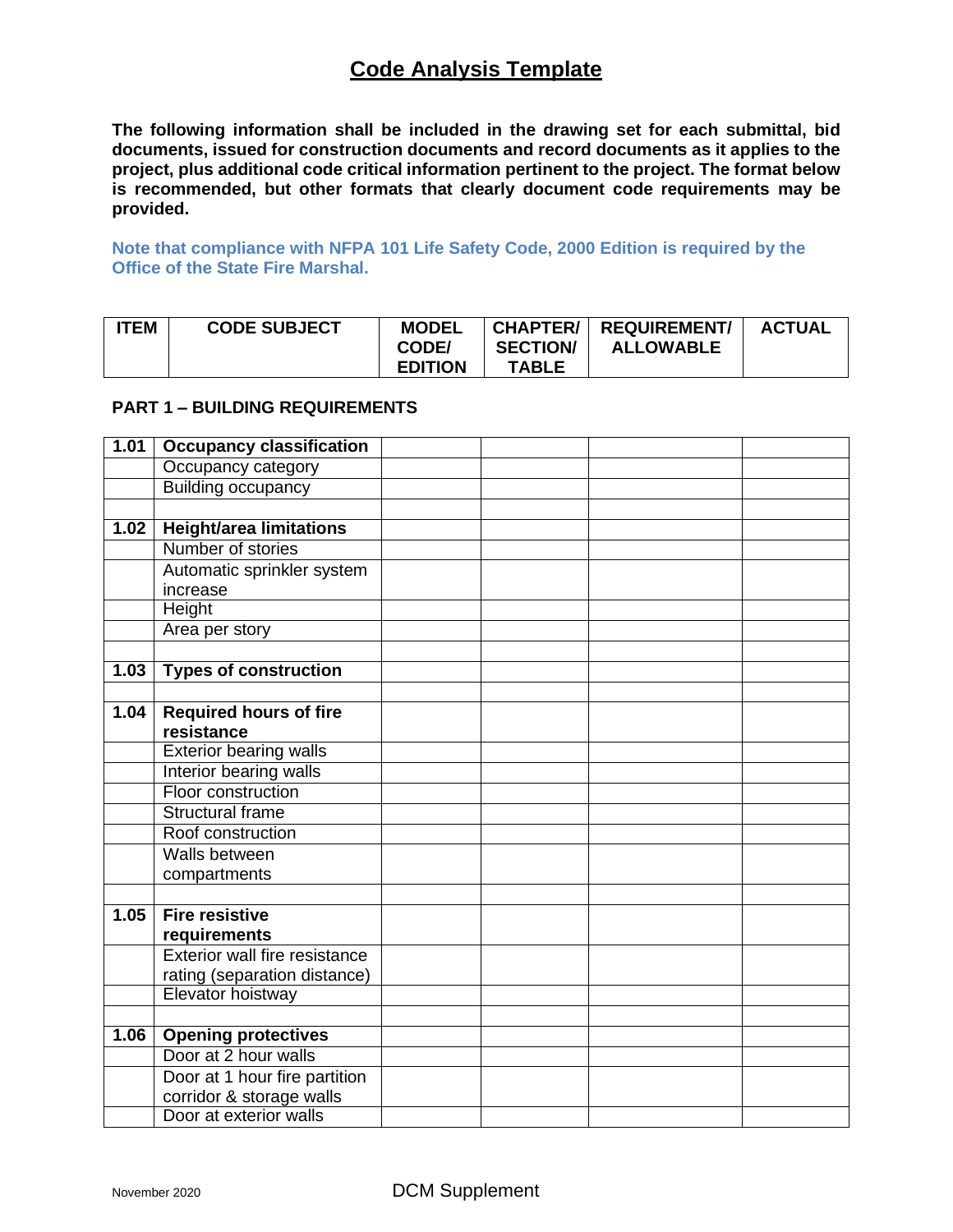| 1.07 | Incidental use areas       |  |  |
|------|----------------------------|--|--|
|      | Boiler room                |  |  |
|      | Storage $> 100$ S.F.       |  |  |
|      | Flammable material storage |  |  |

# **PART 2 – EXIT REQUIREMENTS**

| 2.01 | <b>Standpipes</b>                      |  |  |
|------|----------------------------------------|--|--|
|      |                                        |  |  |
| 2.02 | Fire alarm pull boxes                  |  |  |
|      |                                        |  |  |
|      |                                        |  |  |
|      |                                        |  |  |
| 2.04 | <b>Means of egress</b>                 |  |  |
|      | Exit signs                             |  |  |
|      | Tactile exit signs                     |  |  |
|      |                                        |  |  |
| 2.05 | <b>Portable fire</b>                   |  |  |
|      | extinguishers                          |  |  |
|      |                                        |  |  |
| 2.06 | <b>Means of egress</b><br>illumination |  |  |
|      | <b>Illumination level</b>              |  |  |
|      | Emergency power source                 |  |  |
|      |                                        |  |  |
|      |                                        |  |  |
| 2.07 | <b>Exit Access</b>                     |  |  |
|      | <b>Requirements</b>                    |  |  |
|      | Min. number building exits             |  |  |
|      | Maximum number                         |  |  |
|      | occupants for single exit              |  |  |
|      | Maximum occupant load for              |  |  |
|      | non-panic hardware                     |  |  |
|      | Min. exits per space                   |  |  |
|      | Maximum common path of                 |  |  |
|      | egress travel distance                 |  |  |
|      | Maximum travel distance                |  |  |
|      | to an exit access                      |  |  |
|      | Egress through intervening             |  |  |
|      | spaces                                 |  |  |
|      | Maximum dead end                       |  |  |
|      | corridor length                        |  |  |
|      | Minimum corridor width                 |  |  |
|      | Exit door capacity                     |  |  |

# **PART 3 – ACCESSIBILITY (ILLINOIS ACCESSIBILITY CODE)**

| 3.01 | <b>Exceptions/Waivers</b>   |  |  |
|------|-----------------------------|--|--|
|      |                             |  |  |
|      | $3.02$ Parking requirements |  |  |
|      |                             |  |  |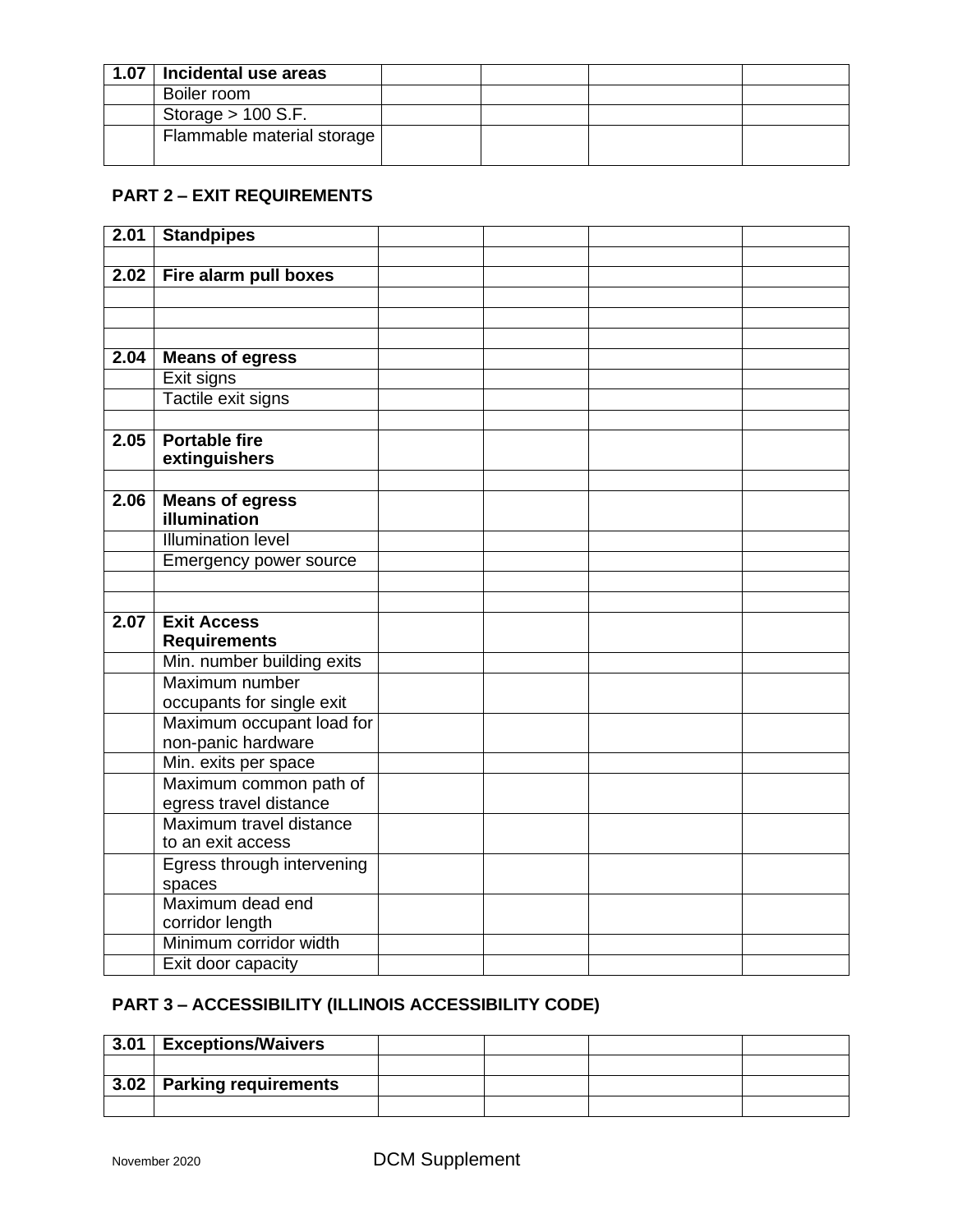| 3.03 | Van accessible parking |  |  |
|------|------------------------|--|--|
|      |                        |  |  |
|      |                        |  |  |
|      |                        |  |  |
| 3.04 | <b>Elevators</b>       |  |  |
|      | <b>Basements</b>       |  |  |
|      | <b>Mezzanines</b>      |  |  |
|      |                        |  |  |
| 3.05 | <b>Areas of Rescue</b> |  |  |
|      | <b>Assistance</b>      |  |  |
|      | Two-way communication  |  |  |

## **PART 4 – STRUCTURAL REQUIREMENTS**

| 4.01 | <b>Drawing documents</b>      |  |
|------|-------------------------------|--|
|      | Roof & floor live loads       |  |
|      | Ground snow load              |  |
|      | <b>Basic wind speed</b>       |  |
|      | Seismic design category       |  |
|      | Seismic site class            |  |
|      | Flood design data             |  |
|      | Special purpose loads         |  |
|      | <b>Essential facility</b>     |  |
|      |                               |  |
| 4.02 | <b>General design</b>         |  |
|      | requirements                  |  |
|      | <b>Strengths of materials</b> |  |
|      | Special inspections           |  |

## **PART 5 – CIVIL REQUIREMENTS**

| 5.01 | Storm Water Pollution     |  |  |
|------|---------------------------|--|--|
|      | <b>Prevention Program</b> |  |  |

## **PART 6 – PLUMBING REQUIREMENTS**

|      | <b>Illinois Plumbing Code</b> |  |  |
|------|-------------------------------|--|--|
| 6.01 | <b>Fixture requirements</b>   |  |  |
|      | Water closets/urinals         |  |  |
|      | Lavatories                    |  |  |
|      | Drinking fountains            |  |  |

## **PART 7 – MECHANICAL REQUIREMENTS**

| 7.01 | Ventilation                 |  |  |
|------|-----------------------------|--|--|
|      |                             |  |  |
|      | 7.02   Equipment efficiency |  |  |

# **PART 8 – FIRE ALARM REQUIREMENTS**

| 8.01 | Manual fire alarm system  |  |  |
|------|---------------------------|--|--|
|      | Manual FA boxes           |  |  |
|      |                           |  |  |
| 8.02 | Automatic smoke detection |  |  |
|      | Smoke detectors           |  |  |
|      | Smoke alarms              |  |  |
|      |                           |  |  |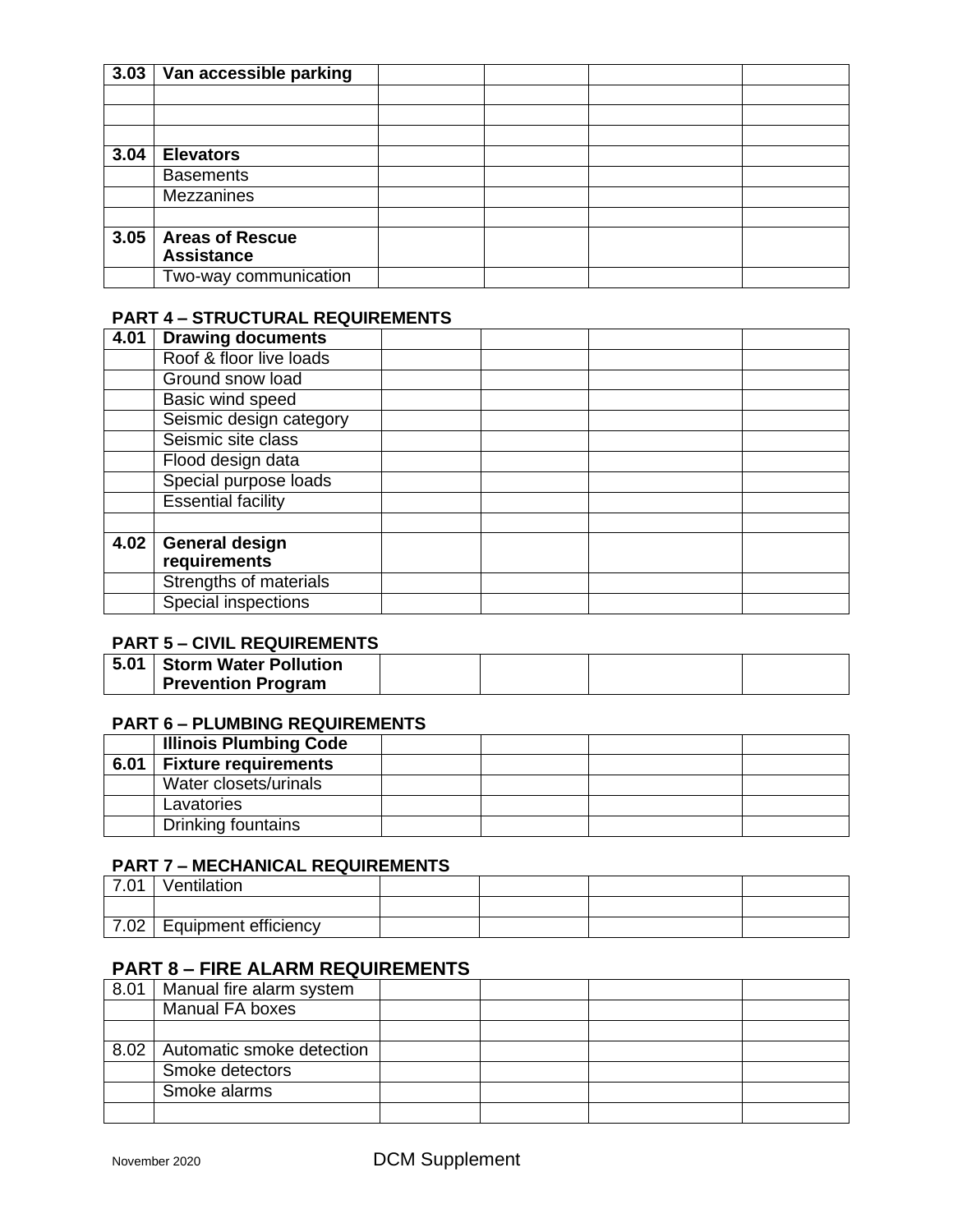| 8.03   Notification appliances |  |  |
|--------------------------------|--|--|
| Audible alarms                 |  |  |
| Voice alarm systems            |  |  |
| Visible alarms                 |  |  |
|                                |  |  |
|                                |  |  |
|                                |  |  |

In addition to the code information required above, provide drawings showing thefollowing requirements:

- 1. If building includes more than one occupancy type, identify occupancy of each space.
- 2. Rated wall, floor and roof assemblies in both plan and section. Indicate rating requirements.
- 3. Maximum allowable and actual occupant load for each space.
- 4. Path of travel to exit access. Indicate allowable and actual distance in feet.
- 5. Common path of egress travel allowable and actual distance and feet.
- 6. Dead end corridors allowable and actual distance in feet.
- 7. Graphically identify all required exit discharges.
- 8. Graphically identify all horizontal exits.
- 9. Indicate number of allowable and assigned occupants for each exit access and each exit discharge throughout exit access corridors.
- 10. Location of all required exit lights and pull stations.
- 11. Location of all required fire extinguishers.
- 12. Location of all required areas of rescue assistance including two-way communication.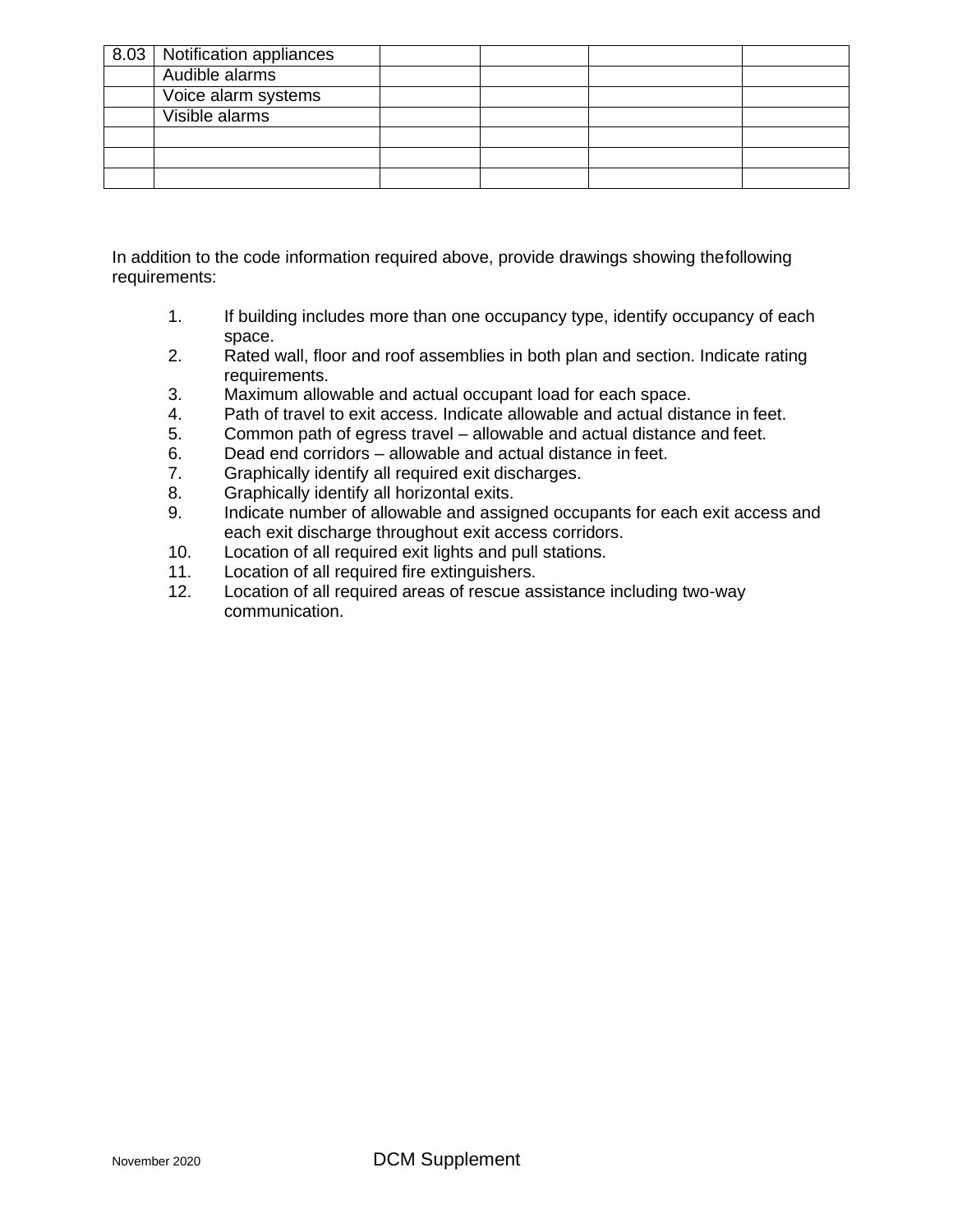# **CDB REVIEW CHECKLIST 50% or 75% Design Submittal Project Number**

# **CDB PM A/E Representative**

*This checklist has been prepared to provide clarity and instruction to A/E's in the preparation of the 50% design*  submittal. It indicates information that is generally expected by CDB at the 50% phase, and **neither alters nor** *eliminates the requirements set forth in the* Design and Construction Manual *or in the Professional Services Agreement. CDB recognizes that unique challenges and solutions are inherent in each project. Therefore, these requirements should be addressed by the A/E only as applicable to each project and scope of work.*

#### **Cost Estimate \_**

- "Proposed Project Cost Budget" form *including all applicable trades and the Construction Administration Fee (CAF) for each trade.*
- Cost estimate *Costs are identified for each trade and a breakdown of work items within each trade. Major budgetary decisions are established, including construction cost, base bid and alternates.*

#### **Project Manual \_**

Divisions 00 and 01 are 95% complete Table of Contents is complete The following sections are complete and coordinated with the technical specifications sections:

| 01 33 23 | 01 45 29 |
|----------|----------|
| 01 78 23 | 01 7836  |

- Hazardous materials are identified
- Alternate bids are established
- Each technical specification section is partially complete in standard CDB format (as per CDB's Design and Construction Manual). A list of products and execution processes is required.
- All technical specification sections are in correct Base Bid / Alternate format (as per CDB's Design and Construction Manual), assigning work to the correct trade/contractor(s).
- Single- and dual-source products have been identified
	- Letters of request from the A/E and the Using Agency have been submitted to CDB.
- Roofing sections are complete *As per CDB's Membrane Roofing Program Handbook*
- Roofing sections have been submitted to the specified roofing system manufacturers for the signing and returning of the Roofing System Manufacturer's Certificate

#### **Drawings**

#### **General information**

**\_**

- Comprehensive code analysis (See template) Cover Sheet G-1 is complete
	- Standard CDB title block
		- State Building Inventory numbers
	- and names
	- Maps
	- Index of Drawings
	- Key to symbols, abbreviations and material indications is provided

#### **Civil Drawings**

- Site Plan includes utility locations, topographic drawings, site drainage, parking areas, roads, sidewalks, survey control points, grades and radii
- Details are partially complete
- Cross sections are established
- Soil investigations, including septic analysis

#### **Architectural**

- Floor Plans are complete *Includes dimensions, room names, room numbers, door numbers, large equipment items, section symbols, detail symbols and interior elevation symbols*
- Reflected ceiling plans are complete *Includes heights, materials finishes, light fixtures and grills*
- Roof Plan is complete *As per CDB's Membrane Roofing Program*
- *Handbook*
- Building elevations are complete Building sections are complete
- Wall sections are complete
- *Includes a section at each significant wall configuration*
- **Details** 
	- All connections of new work to existing structures
	- All enlarged details of wall sections
	- Roofing and flashing details
- ASHRAE 90.1 building envelope compliance forms attached
- Complicated interior elevations are complete
- Door Schedule is partially complete *Door numbers, locations, types and sizes are indicated*
- Room Finish Schedule is partially complete *Room names, room numbers, finishes and ceiling heights are indicated.*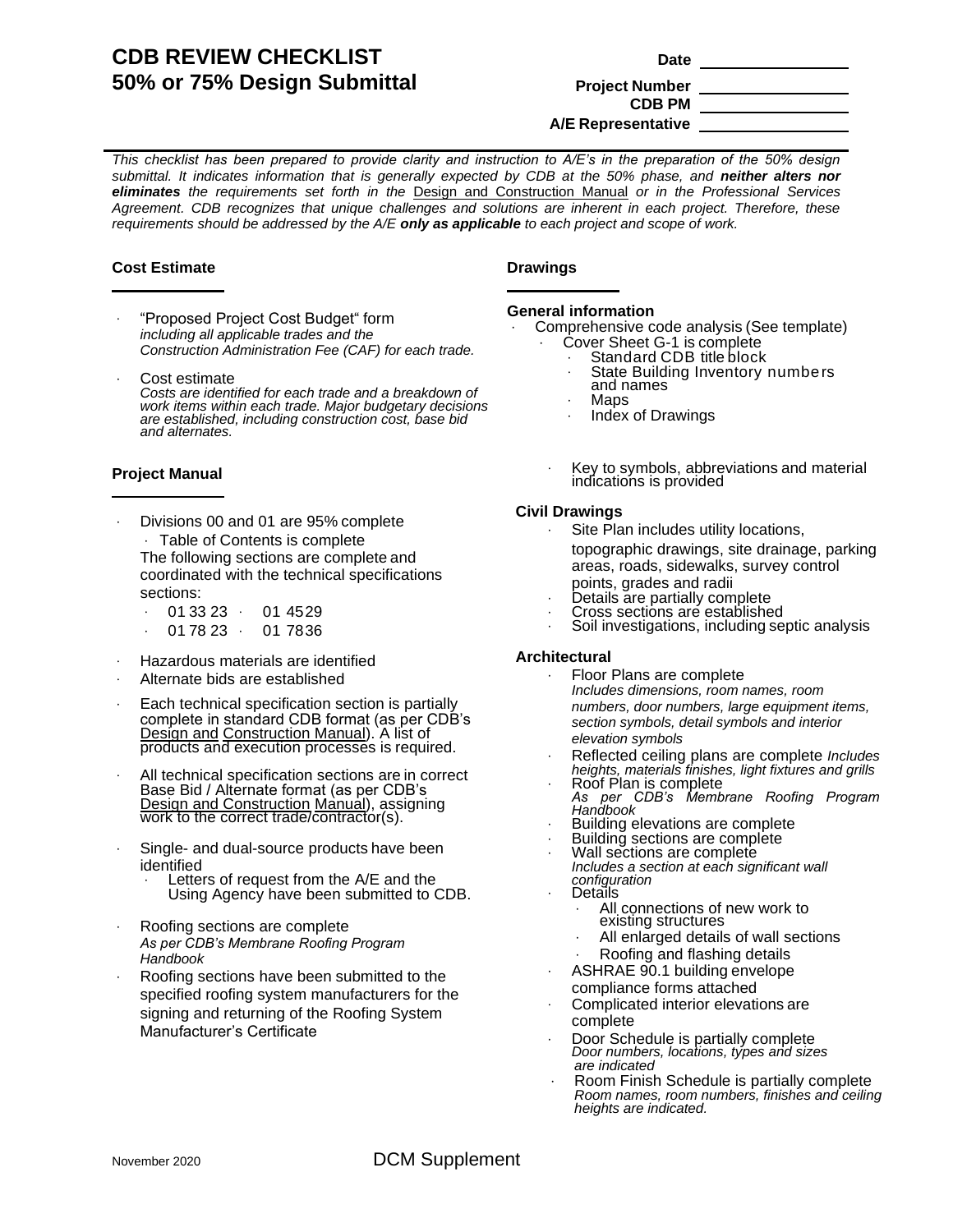**\_**

#### **Drawings,** *continued*

#### **Structural**

- Structural Notes include information pertaining to applicable building codes, strengths of materials, live loads, dead loads, lateral loads, seismic provisions and other general notes.
- Foundation Plan is established Footing schedules are partially complete
	- Framing plans are complete Framing systems and preliminary sizes of members are indicated
	- Frame elevation sheets are partially complete
	- Column schedules are partially complete

#### **Plumbing**

- Plumbing plans indicate fixture locations, equipment locations, gas, water, interior storm, sanitary waste and vent pipe routing.
- Plumbing equipment schedules are partially complete.
- *Indicates capacities of major equipment*
- Basic installation details of major equipment
- Source of utilities *May be located on Site Plan or Site Utility Plan*

#### **Fire Protection**

- Plans indicate sprinkler riser, standpipe riser, fire department (Siamese) connection and areas to be protected by sprinkler system or other automatic extinguishing system
- Source of water / connection to existing system

#### **Heating**

- Heating plans indicate major equipment, heating water and chilled water piping
- Equipment schedules are partially complete. *Indicates capacities of major equipment*
- Basic installation details of major heating equipment

#### **Ventilating**

- Ventilating plans indicate major equipment, duct routing and location of required fire or smoke dampers
- Equipment schedules are partially complete. *Indicates capacities of major equipment*
- Basic installation details of major ventilating equipment
- Provision for oversized or backup equipment *In consideration of future capacity*

#### **Temperature Controls**

- Sequence of operations for major equipment
- Preliminary points list
- Temperature control / building automation system connection to existing system
- ASHRAE 90.1 mechanical system compliance forms attached

#### **Electrical**

- Electrical plans indicate fixtures, devices, symbols, mechanical equipment and special systems, including fire detection/alarms
- Ratings are partially determined *Service entrance equipment, switchgear, panelboards, motor services and other equipment*
- All feeders 100A and larger that are shown should show conduit routing *Home run symbols are not acceptable*
- Code-required clearances are established
- Equipment schedules are partially complete, identifying all equipment
- Power one-line diagrams are partially complete
- *Indicates all panels, transformers, voltages, main overcurrent devices and amp ratings*
- Panel schedules are partially complete *Indicates the load requirements per circuit, the total panel connected loads and any de- rated load calculations*
- Special systems one-line diagrams show all major equipment
- Grounding electrode system and
- connections are shown Illumination levels are indicated, and light
- sources are identified
- ASHRAE 90.1 electrical system compliance forms attached

#### **Miscellaneous**

- List of required construction phase tests
- Utility contact information names, phone numbers, etc.
- LEED checklist (if applicable)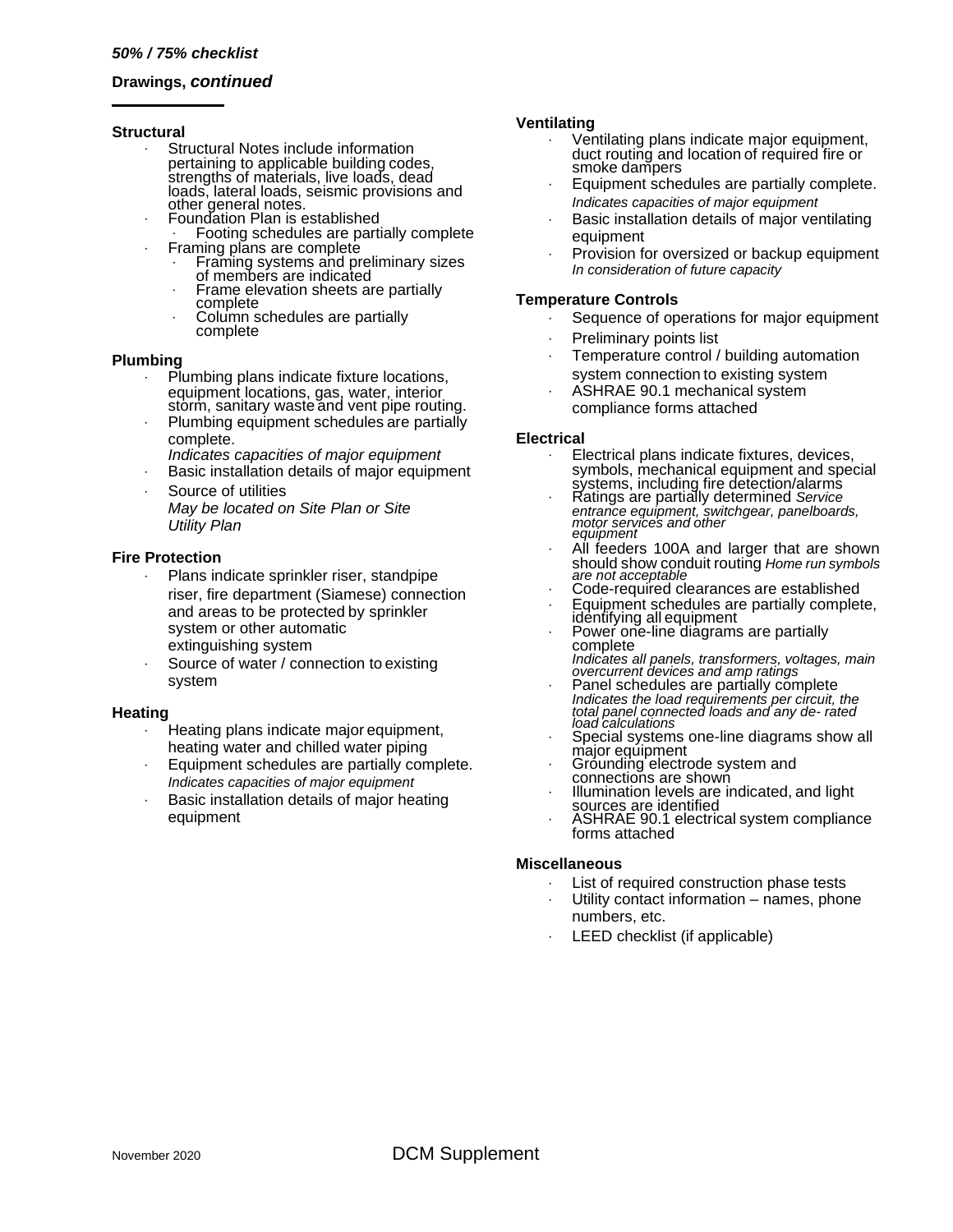Appendix 5 PROJECT MANUAL WORKBOOK for ASBESTOS, LEAD, UST and PCB

# **PROJECT MANUAL WORKBOOKfor ASBESTOS, LEAD, UST and PCB**

**November 2016**

Illinois Capital Development Board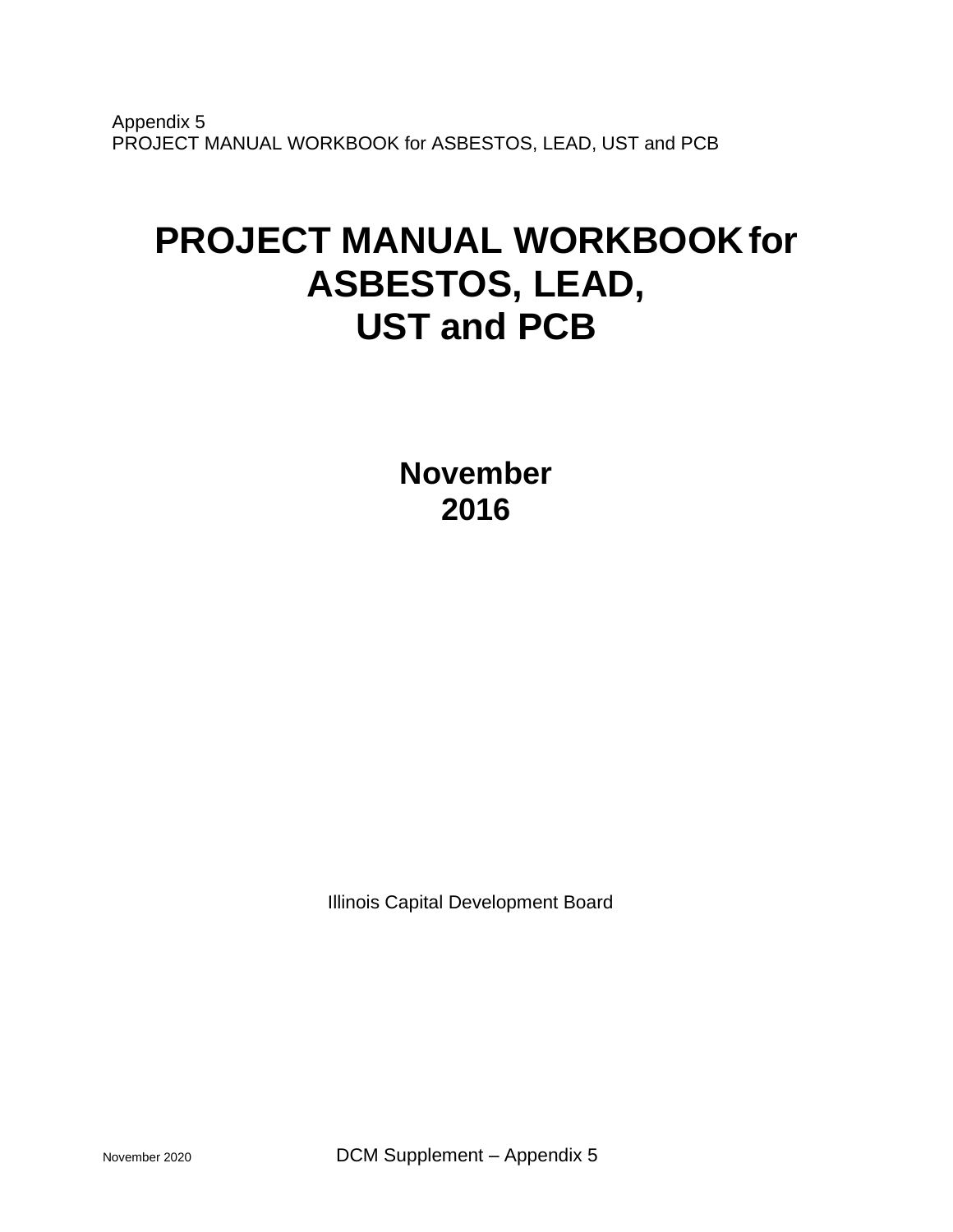# **TABLE OF CONTENTS**

| <b>ARTICLE 1</b> |                                                                               |  |
|------------------|-------------------------------------------------------------------------------|--|
| 1.1              |                                                                               |  |
| 1.2              |                                                                               |  |
| 1.3              |                                                                               |  |
| <b>ARTICLE 2</b> |                                                                               |  |
| 2.1              |                                                                               |  |
| 2.2              |                                                                               |  |
| 2.3              |                                                                               |  |
| 2.4              |                                                                               |  |
| 2.5              |                                                                               |  |
| 2.6              |                                                                               |  |
| 2.7              |                                                                               |  |
| 2.8              |                                                                               |  |
|                  |                                                                               |  |
|                  |                                                                               |  |
| <b>ARTICLE 3</b> |                                                                               |  |
| 3.1              |                                                                               |  |
| 3.2              |                                                                               |  |
| 3.3              |                                                                               |  |
| 3.4              |                                                                               |  |
| 3.5              |                                                                               |  |
| 3.6              |                                                                               |  |
| 3.7              |                                                                               |  |
| 3.8              |                                                                               |  |
|                  | SECTION 01 11 00 - PROJECT SUMMARY WITH SAMPLE LANGUAGE FOR LEAD ABATEMENT 13 |  |
| <b>ARTICLE 4</b> |                                                                               |  |
| 4.1              |                                                                               |  |
| 4.2              |                                                                               |  |
| 4.3              |                                                                               |  |
| 4.4              |                                                                               |  |
|                  | DOCUMENT 00 41 00 - BID FORM WITH EXAMPLE OF UNIT PRICES FOR USTS  17         |  |
| <b>ARTICLE 5</b> | <b>PCBS</b><br>19                                                             |  |
| 5.1              |                                                                               |  |
| 5.2              |                                                                               |  |
| 5.3              |                                                                               |  |
| 5.4              |                                                                               |  |
| 5.5              |                                                                               |  |
| 5.6              |                                                                               |  |
| 5.7              |                                                                               |  |
| 5.8              |                                                                               |  |
| 5.9              |                                                                               |  |
| 5.10             |                                                                               |  |
| 5.11             |                                                                               |  |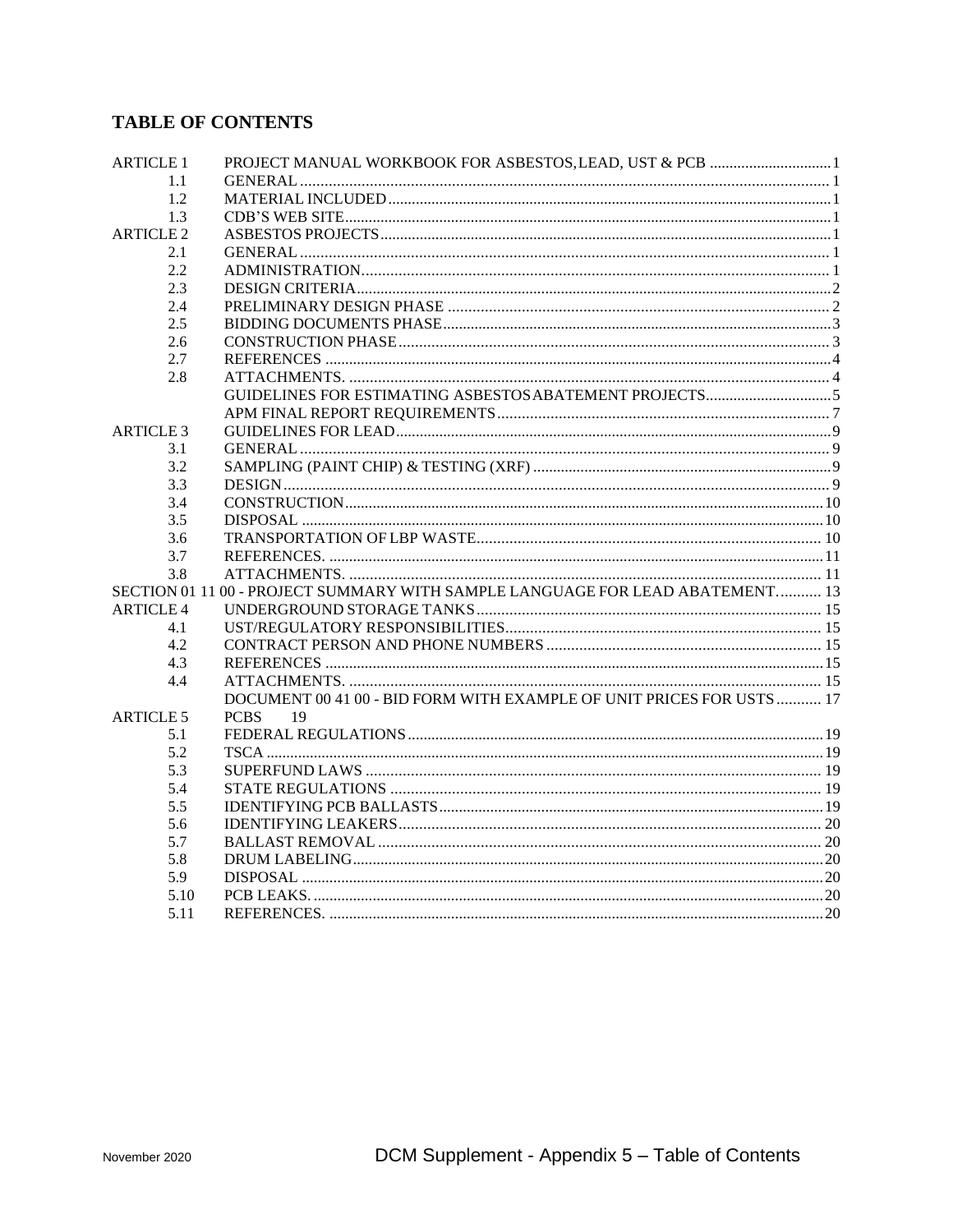# **Article 1 PROJECT MANUAL WORKBOOK FOR ASBESTOS, LEAD, UST & PCB**

- **1.1 General.** This workbook has been prepared for use with the current edition of the "Standard Documents for Construction" (SDC) and this "Design & Construction Manual."
- **1.2 Material Included.** This manual/workbook contains instructions and forms. Guide specification sections available on CDBs website are the minimum requirements for the preparation of the specific Project Manual sections. However, the material in this workbook, including instructions, is mandatory.

Instructions to the A/E reference the Associated Regulatory Requirements.

**1.3 CDB's Web Site.** CDB documents, forms and publications are available on CDB's web site Reference Library [\(www.illinois.gov/cdb\).](http://www.illinois.gov/cdb))

# **Article 2 ASBESTOS PROJECTS**

**2.1 General.** Asbestos abatement requires compliance with regulatory requirements and the use of Illinois Department of Public Health (IDPH) licensed personnel. Each A/E shall comply with the following procedures if asbestos is encountered.

# **2.2 Administration.**

- A. CDB shall assign a Project Manager (PM) for all abatement projects. The PM's will coordinate with the A/E, CDB staff and the User for asbestos projects including inspections, sampling, management plan and abatement design required for remodeling/rehabilitation projects.
- B. The A/E shall design the abatement of asbestos (ACM) to minimize asbestos exposure to all individuals involved in the project. This includes building occupants, contractors, employees, and A/Estaff.

If an A/E encounters asbestos during a routine remodeling project and the A/E does not employ licensed staff as described above, the A/E shall contract with a CDB prequalified firm to provide the necessary asbestos abatement services.

C. All bulk samples for analysis shall be collected by IDPH-licensed Building Inspectors. All inspection, sampling and management planning services shall comply with the A/E Manual of Procedures for Asbestos Inspections and Management Plans (Asbestos Protocol).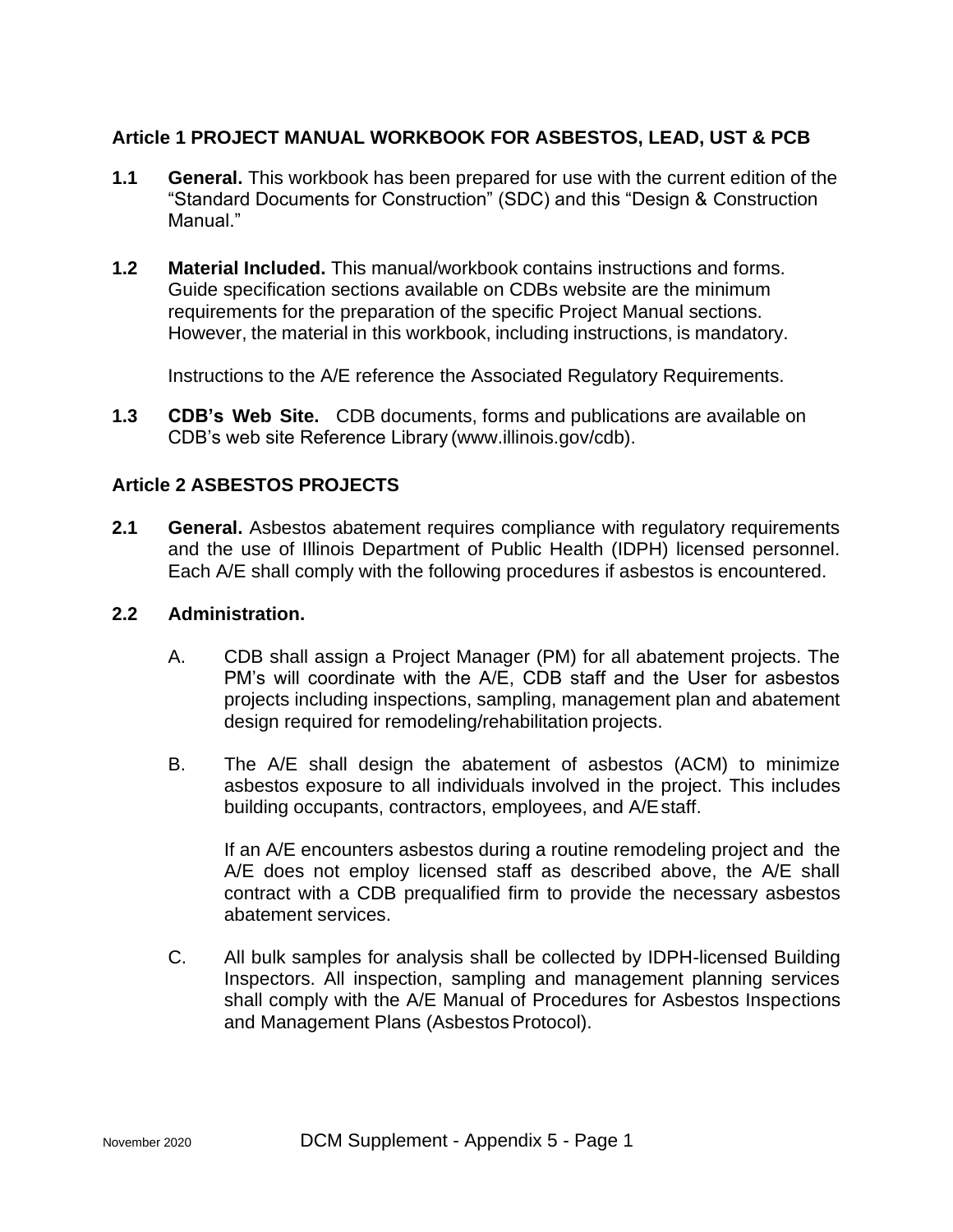# **2.3 Design Criteria**

- A. Rules and regulations for asbestos abatement promulgated by the IDPH shall be used for asbestos abatement: Rules for Asbestos Abatement for Public and Private Schools and Commercial and Public Buildings (77 Ill. Admin. Code 855, Subpart E). This includes the same format for abatement Completion Reports [855.170(a)(5)] (APM Report). Variances shall be approved in writing by CDB (and IDPH, if the project involves elementary or secondary schools) with the followingexceptions:
	- 1. All projects not under IDPH jurisdiction shall utilize a dual role APM/ASP unless otherwise directed by CDB.
	- 2. All tent enclosures shall require a minimum 6-hour hang time.
	- 3. All floor tile and floor tile mastic abatement projects not under IDPH jurisdiction shall utilize a single layer of poly sheeting on wall surfaces, unless otherwise directed by CDB.
	- 4. All projects not under IDPH jurisdiction shall utilize PCM clearance, unless otherwise directed by CDB.
	- 5. All projects which involve demolition of an unoccupied facility shall follow applicable IEPA & NESHAP regulations.
	- 6. All non-friable, floor tile abatement projects not under IDPH jurisdiction shall require a specific variance from CDB. CDB will require engineering controls during abatement, area air monitoring, clearance air monitoring and notification of all non-friable projects.
	- 7. The APM Final Report shall include documentation of medical clearance for all supervisors, workers and the APM/ASP.
- B. All asbestos abatement work will be performed using appropriate respiratory protection in accordance with applicable OSHA regulations (29 CFR 1910.134; 29 CFR 1910.1001; 29 CFR 1926.103 and 29 CFR 1926.1101).

# **2.4 Preliminary DesignPhase**

- *A.* For an asbestos abatement project, the A/E's Preliminary Design Phase Services are modified as follows. Whenever Inspection and sampling has not previously occurred, the A/E shall provide inspection and sampling prior to the preliminary design. The documents shall be prepared in accord with CDB's *A/E Manual of Procedures for Asbestos Inspections and Management Plans.*
- B. A Management Plan may be required if all of the identified asbestos is not removed during construction.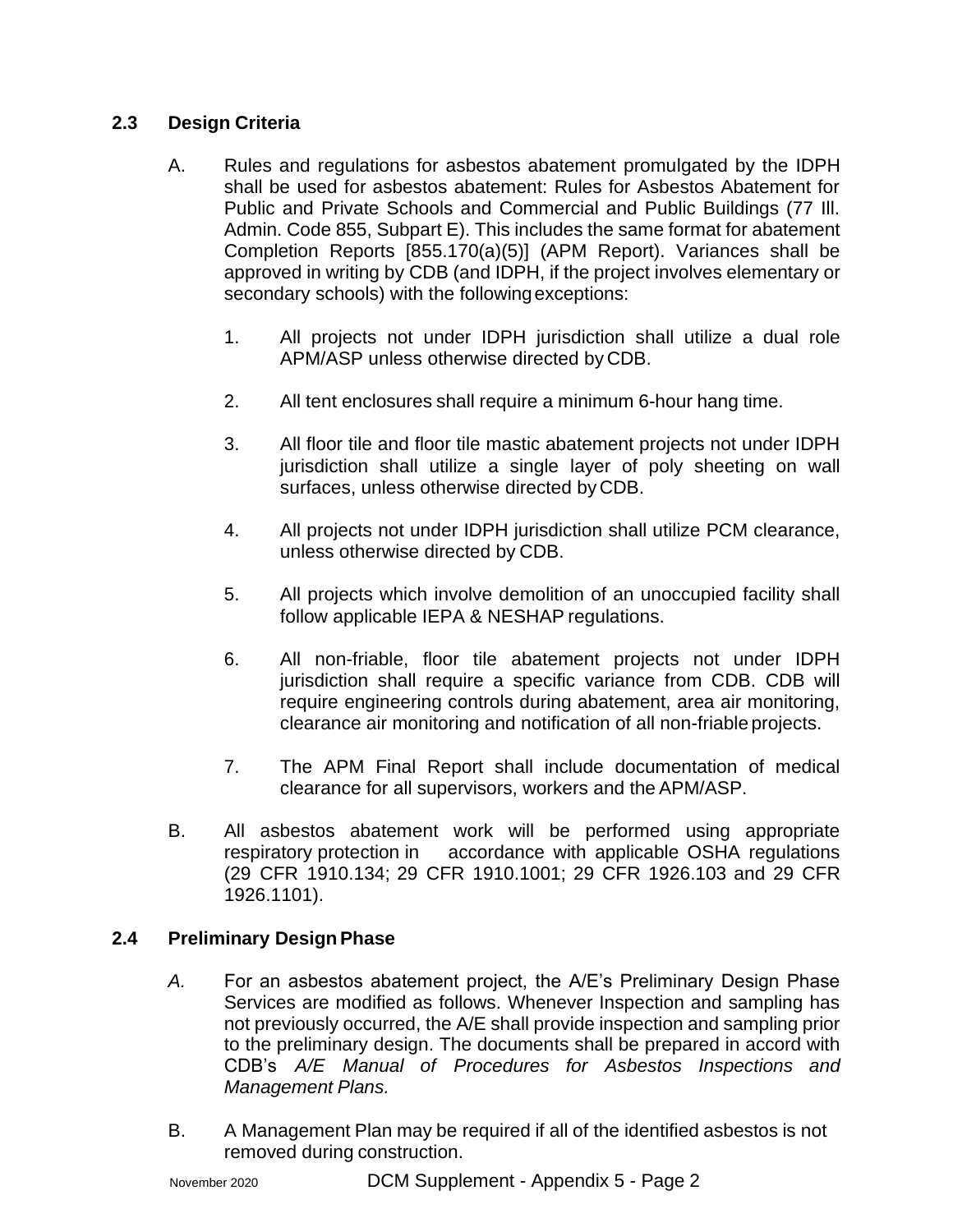## **2.5 Bidding Documents Phase**

- A. CDB has developed guide specifications sections, edited versions of which may be used as appropriate by the A/E on abatement projects.
- B. The A/E shall coordinate with the building user to determine when abatement may occur.
- C. If the abatement work is less than the small project threshold (verify with CDB project manager) or more than \$15M single prime contract, the asbestos work may be done by a subcontractor. All other abatement work will be a separate trade assigned to the coordinating contractor.
- D. Any variance request must be approved in writing by CDB, and IDPH when applicable, prior to being incorporated in the plans and specifications by the A/E.
- E. The A/E shall consider notification and other regulatory requirements in determining the construction schedule.

# **2.6 Construction Phase**

- A. The A/E shall provide an Asbestos Project Manager/Air Sampling Professional (APM/ASP) whose full-time responsibility during construction shall be monitoring the asbestos contractor's or subcontractor's methods and procedures to ensure all specified rules and regulations for abatement are followed. The APM/ASP shall be licensed as defined in the IDPH Rules and Regulations.
- B. The Asbestos Project Manager/Air Sampling Professional (APM/ASP) shall be inside containment a minimum of two hours each half day of work. The APM/ASP may spend additional time in containment whenever air sampling indicates higher than normal fiber counts, or during cleaning periods prior to final clearance to verify all ACM has been properly removed. Failure of the APM/ASP to comply with the above will result in a decrease in the payment to the A/E for the APM/ASP services.
- C. The A/E will submit copies of the APM FINAL REPORT to the Contractor, CDB, IDPH (when applicable) and two copies to the Using Agency within 60 days of final clearance testing. All APM Final Reports shall be submitted in electronic .pdf format.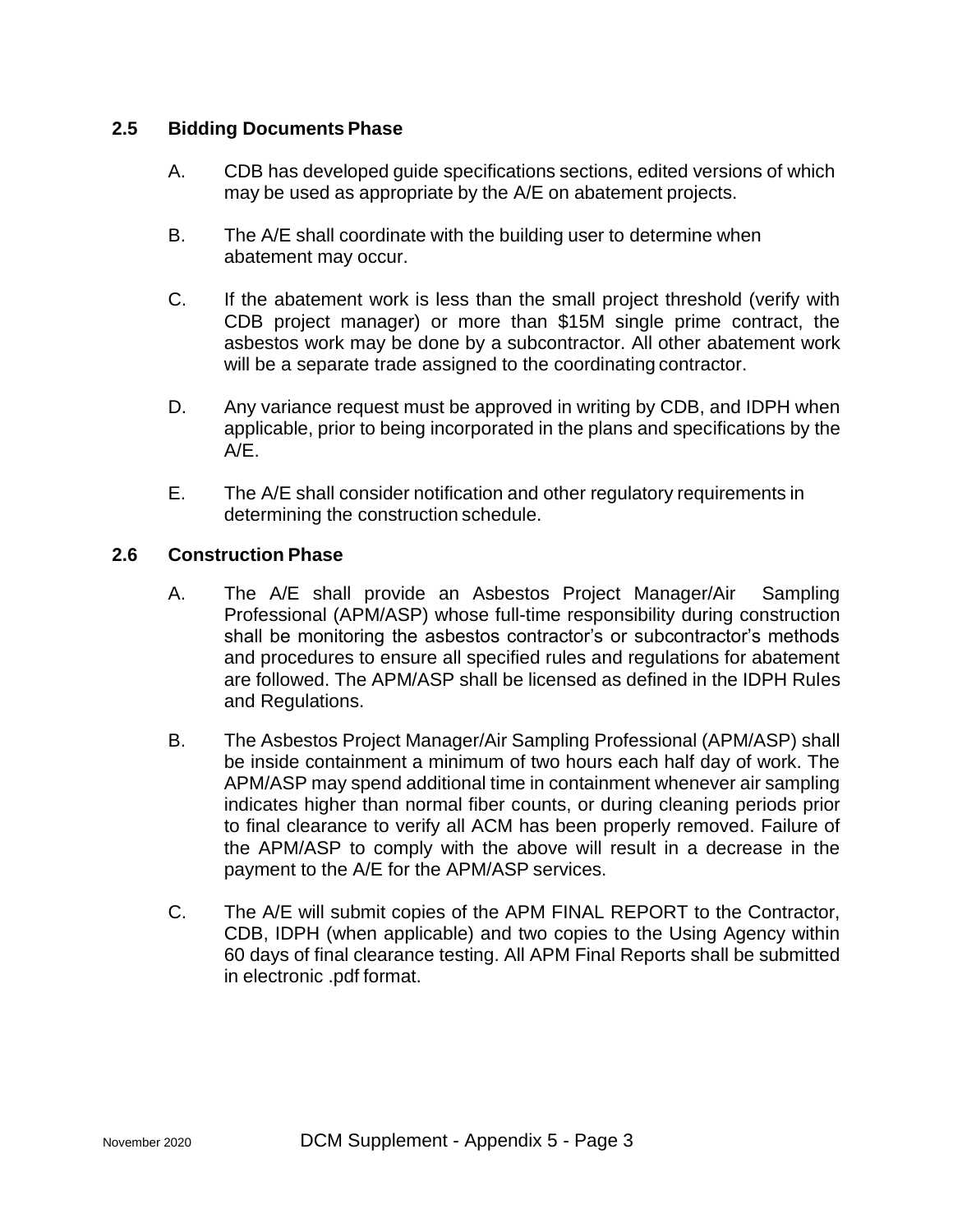- D. Required Air Sampling:
	- 1. Maximum of seven (7) samples/day per contained work area which includes: two (2) inside work area, two (2) outside work area, one (1) at the negative air, one (1) field blank, one (1) lab blank for 02 82 13 projects. All OSHA samples are the contractor's responsibility (for AHERA follow IDPH rules).
	- 2. Maximum of three (3) samples for glovebagtent enclosures.
	- 3. Non friable projects:
		- a. representative sample of worker exposure.
		- b. minimum one day for each workactivity.
- E. All air monitoring is to be conducted as per IDPH Rules and Regulations.
- F. Air monitoring procedures for glovebag removal is to be conducted following IDPH Section 855.480 of IDPH Rules andRegulations.
- G. Personal air monitoring for CDB Projects is the contractors' responsibility under OSHA Regulations. Only AHERA projects under IDPH jurisdiction will have personal sampling performed as part of CDB's responsibility.

## **2.7 References located in CDB's reference library.**

- A. Sample Specification Section 02 82 11 Minor Demolition for Non-friable Asbestos Removal
- B. Sample Specification Section 02 82 13 Asbestos Abatement
- C. Sample Specification Section 02 82 15 Minor Demolition for Non-friable Asbestos Roof Removal

## **2.8 Attachments.**

- A. Asbestos Abatement Estimate Outline Form with Instructions (Capital Development Board)
- B. APM Report Requirements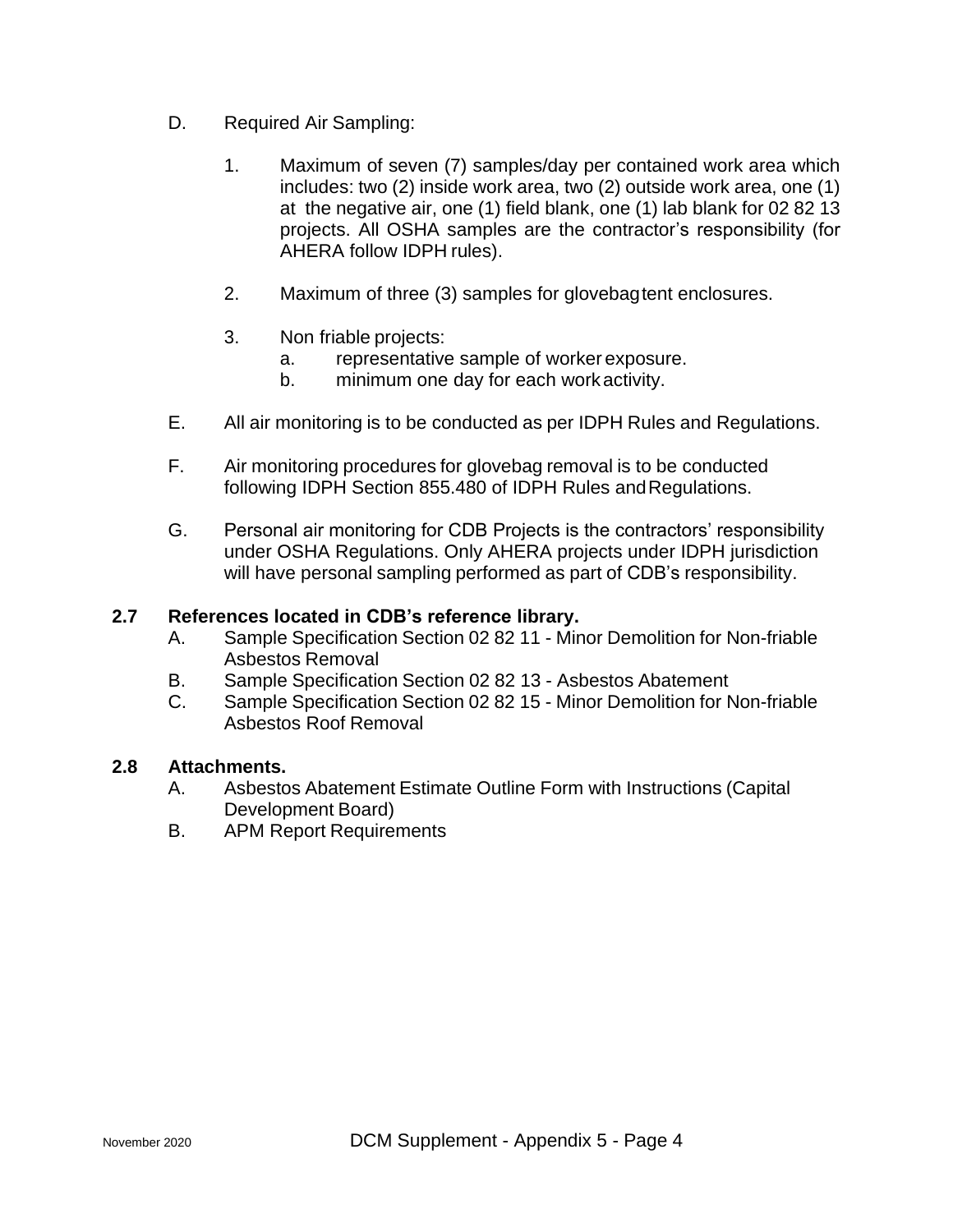# **GUIDELINES FOR ESTIMATING ASBESTOS ABATEMENT PROJECTS**

The attached listing of asbestos abatement work items are provided as a guideline for use in preparing cost estimates during the design phase. It should be used as appropriate; modified, or supplemented when required. The A/E is responsible for the estimate and these guidelines should not be construed as inclusive or the only method which may be used. An estimate of comparable detail is required regardless. Be sure to include asbestos costs on CDB's Proposed Project Cost Budget (PPCB) form.

| Preparation -                  | All costs for mobilization, set-up and area<br>preparation prior to removal of any ACM. Note<br>the inclusion of work items for demolition of non-<br>contaminated building components to gain<br>access to ACM. Verify that this demolition work<br>is truly not contaminated by asbestos prior to<br>including the costs in this section. |
|--------------------------------|---------------------------------------------------------------------------------------------------------------------------------------------------------------------------------------------------------------------------------------------------------------------------------------------------------------------------------------------|
| <b>Architectural Systems -</b> | This section is for cost of removal of ACM<br>encountered in architectural systems or work<br>normally installed as general work.                                                                                                                                                                                                           |
| Thermal Systems -              | This section is for cost of removal of ACM<br>encountered in work originally installed as part<br>of HVAC work, usually by the insulation<br>subcontractor.                                                                                                                                                                                 |
| <b>Equipment Rental -</b>      | The costs of capital equipment used on the<br>project by the contractor. Either direct rental<br>costs or allocation of costs for equipment owned<br>by the contractor.                                                                                                                                                                     |
| Final Clean-up & Restoration - | All costs, after removal of the bulk of the ACM<br>perform final removal and clean up,<br>to<br>dismantling, and demobilization required to<br>restore the facility for the owner's use.                                                                                                                                                    |
| <b>General Conditions -</b>    | costs required by the<br>Project<br>general<br>conditions and typically estimated by the size<br>and/or duration of the project.                                                                                                                                                                                                            |
| Recapitalization -             | For summarizing the costs on the previous<br>sections and adding insurance overhead, profit<br>and contingency.                                                                                                                                                                                                                             |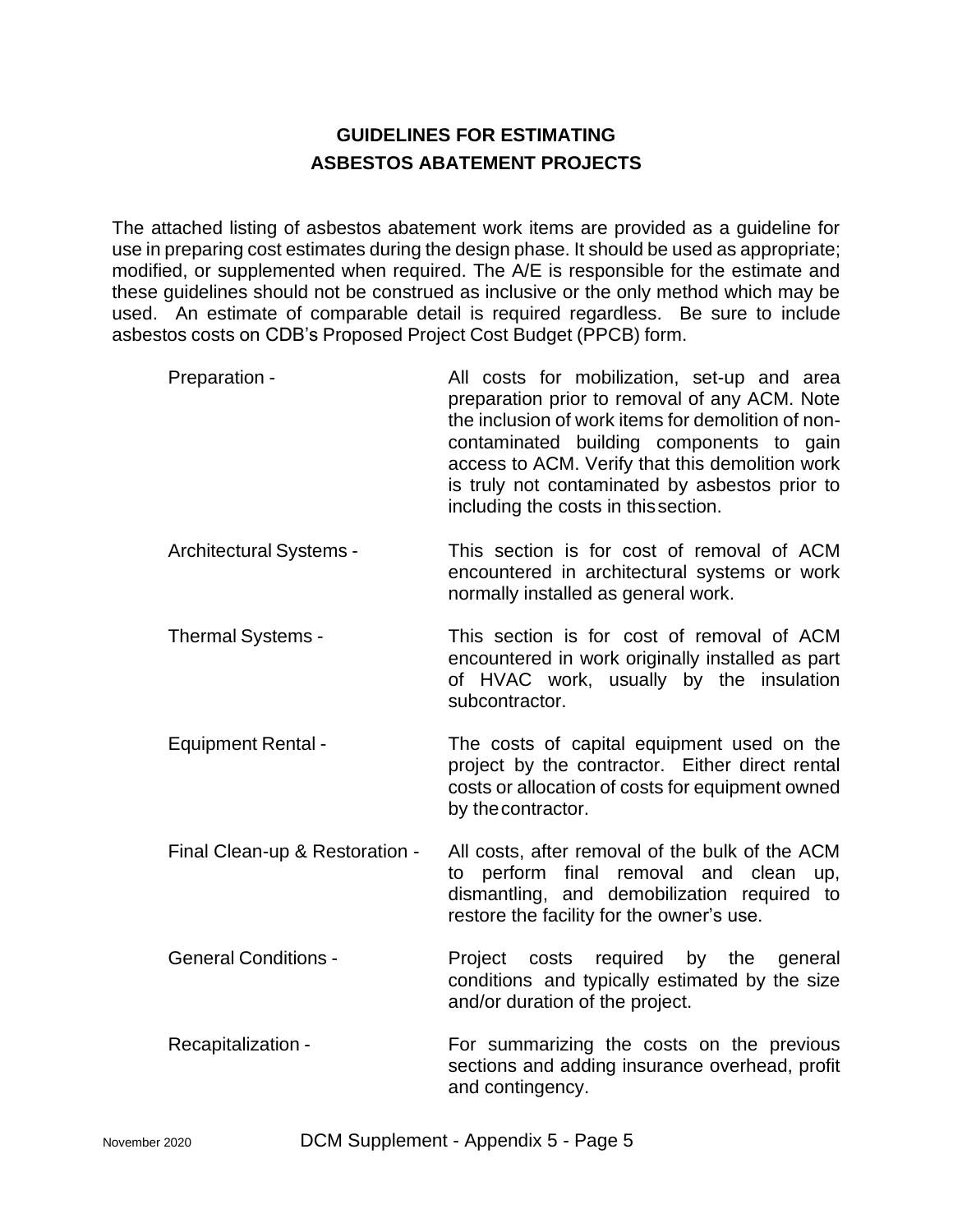| PROJECT ASBESTOS ABATEMENT ESTIMATE OUTLINE<br><b>LOCATION</b> |          |                  |                      |                                                | ESTIMATE NO.                |                                             |                      |              |  |
|----------------------------------------------------------------|----------|------------------|----------------------|------------------------------------------------|-----------------------------|---------------------------------------------|----------------------|--------------|--|
| ARCHITECT/ENGINEER                                             |          |                  |                      | SHEET NO.<br><b>DATE</b>                       |                             |                                             |                      |              |  |
| <b>SUMMARY BY</b>                                              |          | <b>PRICES BY</b> |                      |                                                |                             | <b>CHECKED BY</b>                           |                      |              |  |
| <b>DESCRIPTION</b>                                             | QUANTITY | <b>UNIT</b>      | <b>UNIT</b><br>PRICE | <b>TOTAL ESTIMATED</b><br><b>MATERIAL COST</b> | <b>UNIT</b><br><b>PRICE</b> | <b>TOTAL ESTIMATED</b><br><b>LABOR COST</b> | <b>UNIT</b><br>PRICE | <b>TOTAL</b> |  |
| Pre-clean                                                      |          | Square Ft.       |                      |                                                |                             |                                             |                      |              |  |
| Protection                                                     |          | Square Ft.       |                      |                                                |                             |                                             |                      |              |  |
| Temp. Partitions                                               |          | Square Ft.       |                      |                                                |                             |                                             |                      |              |  |
| Polyethylene                                                   |          | Square Ft.       |                      |                                                |                             |                                             |                      |              |  |
| <b>Remove Plaster</b>                                          |          | Square Ft.       |                      |                                                |                             |                                             |                      |              |  |
| Remove Drywall                                                 |          | Square Ft.       |                      |                                                |                             |                                             |                      |              |  |
| Remove Ceiling Tile                                            |          | Square Ft.       |                      |                                                |                             |                                             |                      |              |  |
| Remove & Clean Light Fixtures                                  |          | Each             |                      |                                                |                             |                                             |                      |              |  |
| <b>Protect Grills &amp; Registers</b>                          |          | Each             |                      |                                                |                             |                                             |                      |              |  |
| Remove Fireproofing                                            |          | Square Ft.       |                      |                                                |                             |                                             |                      |              |  |
| Remove Boiler Insulation                                       |          | Square Ft.       |                      |                                                |                             |                                             |                      |              |  |
| Remove Pipe Insulation by Size                                 |          | Lineal Ft.       |                      |                                                |                             |                                             |                      |              |  |
| Abate Fittings by Size                                         |          | Each             |                      |                                                |                             |                                             |                      |              |  |
| Remove Breaching of Flue Insul                                 |          | Square Ft.       |                      |                                                |                             |                                             |                      |              |  |
| Remove Duct Insulation by Size                                 |          | Lineal Ft.       |                      |                                                |                             |                                             |                      |              |  |
| Glove Bags                                                     |          | Each             |                      |                                                |                             |                                             |                      |              |  |
| Remove V.A.T.                                                  |          | Square Ft.       |                      |                                                |                             |                                             |                      |              |  |
| Remove Mastic with Solvent                                     |          | Square Ft.       |                      |                                                |                             |                                             |                      |              |  |
| Remove Mastic Bead Blast                                       |          | Square Ft.       |                      |                                                |                             |                                             |                      |              |  |
| Remove Transite Pipe by Size                                   |          | Lineal Ft.       |                      |                                                |                             |                                             |                      |              |  |
| Remove Transite Board                                          |          | Square Ft.       |                      |                                                |                             |                                             |                      |              |  |
| <b>Remove Contaminated Soil</b>                                |          | S.F. / C.Y.      |                      |                                                |                             |                                             |                      |              |  |
| Load & Haul Waste                                              |          | Loads            |                      |                                                |                             |                                             |                      |              |  |
| Dump Fee                                                       |          | Cubic Yd.        |                      |                                                |                             |                                             |                      |              |  |
| <b>Final Clean</b>                                             |          | Square Ft.       |                      |                                                |                             |                                             |                      |              |  |
| Reinsulation Pipe or Duct by Size                              |          | Linear Ft.       |                      |                                                |                             |                                             |                      |              |  |
| Reinsulate Fittings by Size                                    |          | Each             |                      |                                                |                             |                                             |                      |              |  |
| Patch Fireproofing                                             |          | Square Ft.       |                      |                                                |                             |                                             |                      |              |  |
| Encapsulate                                                    |          | Square Ft.       |                      |                                                |                             |                                             |                      |              |  |
| Equipment (Pre-List)                                           |          | Each             |                      |                                                |                             |                                             |                      |              |  |
| Scaffolding Per Job                                            |          |                  |                      |                                                |                             |                                             |                      |              |  |
| High-lift                                                      |          |                  |                      |                                                |                             |                                             |                      |              |  |
| <b>Electrical with Lighting</b>                                |          |                  |                      |                                                |                             |                                             |                      |              |  |
| Mechanical - Heat, Vent & Plumb                                |          |                  |                      |                                                |                             |                                             |                      |              |  |
| <b>General Conditions</b>                                      |          |                  |                      |                                                |                             |                                             |                      |              |  |
| Overhead & Profit                                              |          |                  |                      |                                                |                             |                                             |                      |              |  |
| Bond & Insurance                                               |          |                  |                      |                                                |                             |                                             |                      |              |  |
| CAF                                                            |          |                  |                      |                                                |                             |                                             |                      |              |  |
|                                                                |          |                  |                      |                                                |                             |                                             |                      |              |  |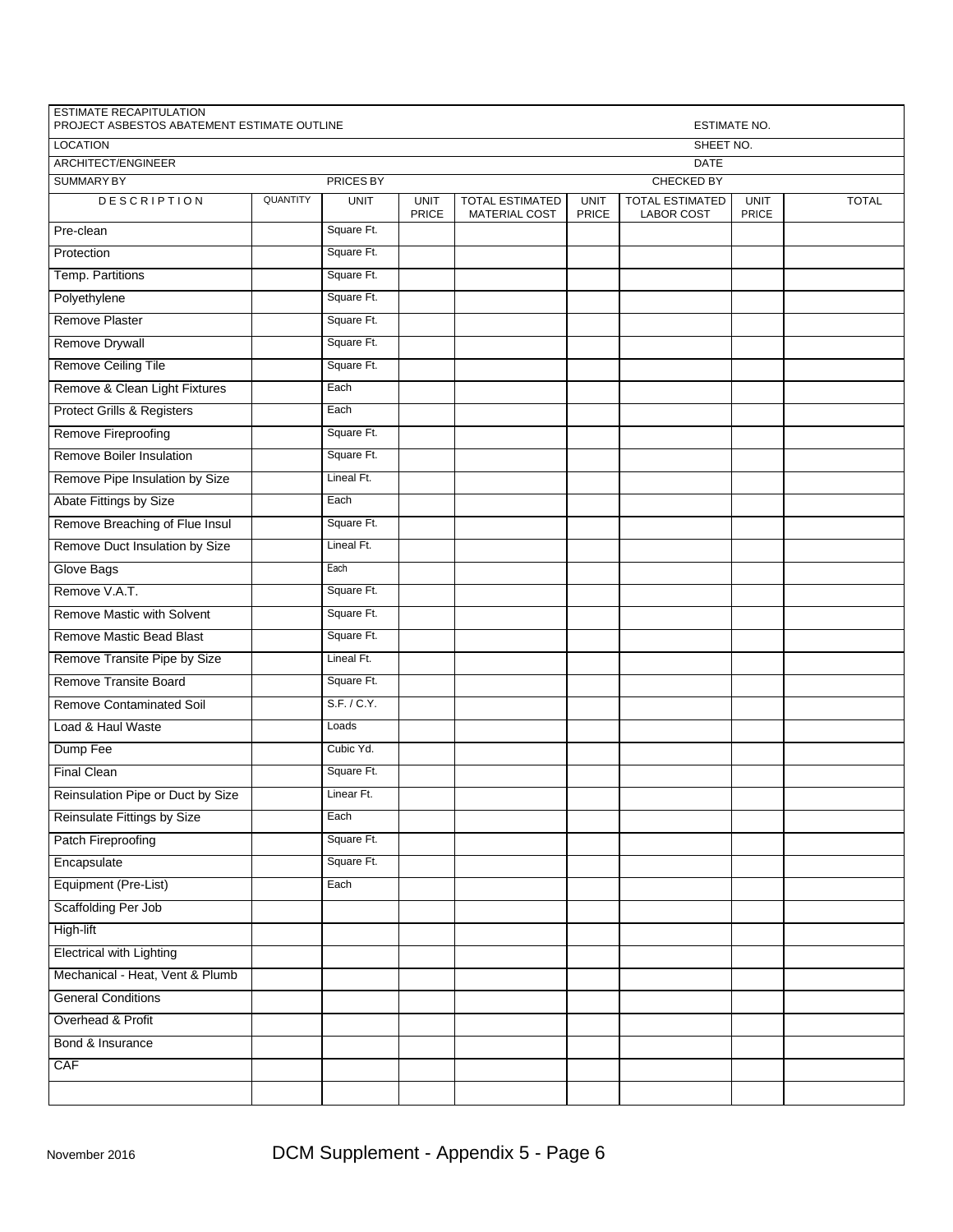# **APM FINAL REPORT REQUIREMENTS**

Within 60 days of final clearance testing, the Asbestos Project Manager will submit the Final Report to the following:

| $A/E$ :       | 1 copy                 |
|---------------|------------------------|
| Contractor:   | 1 copy                 |
| Using Agency: | 2 copies               |
| CDB:          | 1 copy                 |
| I.D.P.H.      | 1 copy (if applicable) |

The A/E shall distribute the reports in electronic format with letters of transmittal sent to the CDB Project Manager.

Reports for IDPH-regulated projects shall be submitted on hard-copy, unbound, with tabs. The following information shall be provided on the front cover sheet:

| Job Title                 | <b>Building Name</b>    | Building No.       |  |  |
|---------------------------|-------------------------|--------------------|--|--|
| <b>CDB Project Number</b> |                         |                    |  |  |
| <b>Using Agency</b>       | City<br>County          | <b>State</b>       |  |  |
| APM/ASP                   | Name and Address        |                    |  |  |
| <b>Project Designer</b>   | Name and Address        | Seal and Signature |  |  |
| Date                      | Date of Final Clearance |                    |  |  |
| CDB Logo                  |                         |                    |  |  |

The Final Report is to have a Table of Contents. Each Section of the Report is to be tabbed and titled. Pages within each Section are to be numbered. The report shall follow the IDPH format, shall be submitted to CDB and to the Using Agency in an electronic format and shall include the following:

- Section A) Project Manager's Report Form provided by IDPH.
- Section B) Items submitted by the Contractor under Section 833.350(a).
- Section C) For clearance air samples, include the location of the sample, start and end times of sampling, sampling air flow rate, volume of air sampled, name and address of laboratory performing the analysis and name and address of the analyst.
	- i) When final air clearance monitoring samples are analyzed by a laboratory using TEM, include a copy of the NVLAP certificate for airborne fiber analysis for the laboratory.
	- ii) When final air clearance monitoring samples are analyzed by PCM in a laboratory, include a copy of the Proficiency analytical Testing (PAT) program's year-to-date performance report for the laboratory.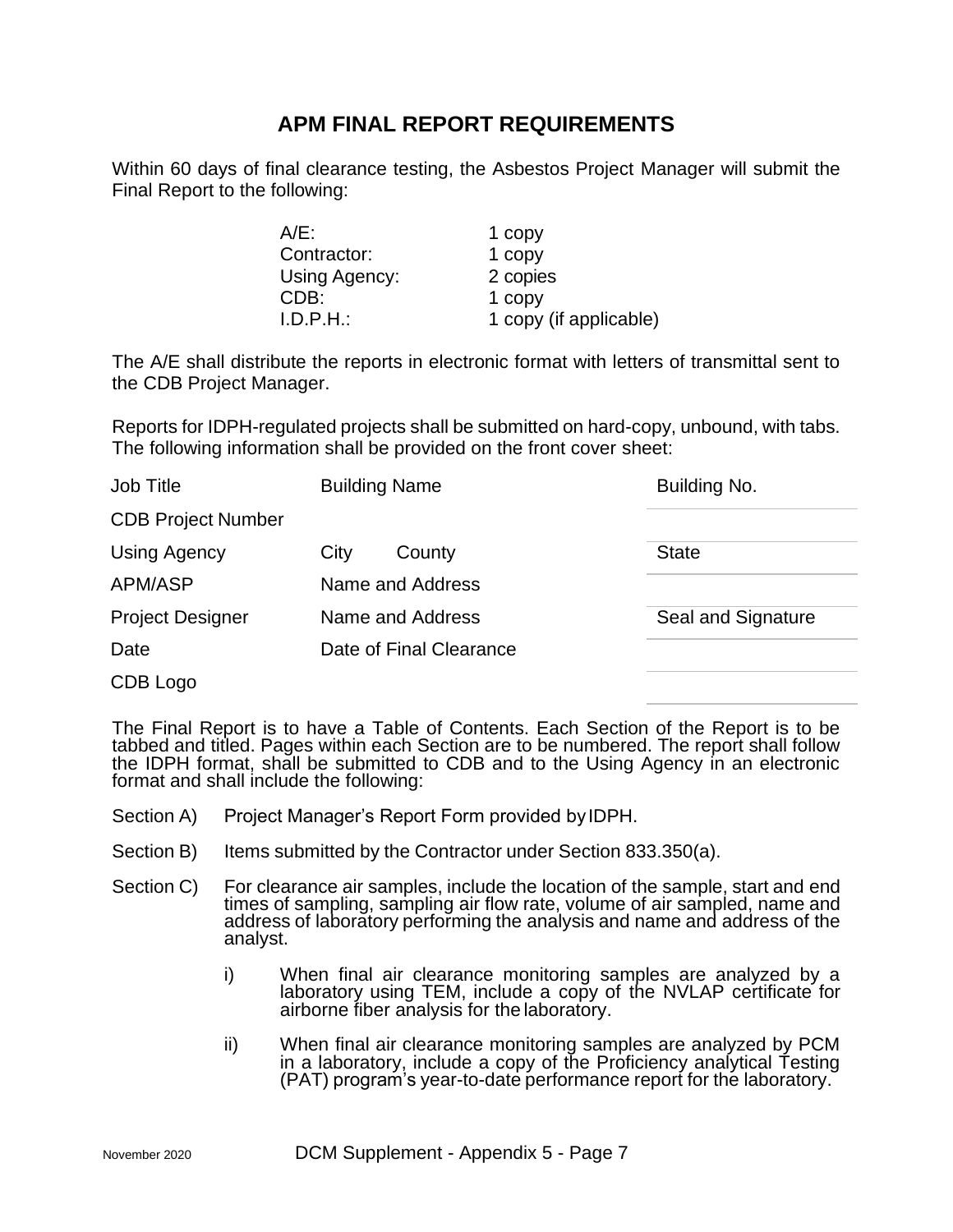- iii) When final air clearance monitoring samples are analyzed by an analyst outside of a laboratory, include a copy of the report of the performance testing under the Asbestos Analyst Registry (AAR) Program for the analyst for the testing round completed prior to the completion of the project, but not after the completion of the project.
- Section D) Names, license numbers, current training certificates and medical clearance certificate for asbestos abatement workers who conducted the abatement.
- Section E) Name, address and license number of the asbestos contractor.
- Section F) Names, addresses, license numbers, initial and current training certificates and certificate of medical clearance for the project designer, project manager and contractor's supervisor(s) and signature of the project manager.
- Section G) Name, signature and license number of each air sampling professional.
- Section H) Log of negative pressure measurements taken by the contractor for contained areas. The readable tape for the manometer shall serve as the log. This is only applicable to IDPH-regulatedprojects.
- Section I) Variance requests submitted to CDB and/or IDPH and the responses to those requests.
- Section J) Locations, times and results of background, personal and area air samples taken prior to and during theproject.
- Section K) A detailed description, diagram or blueprint indicating the location of ACBM abated, locations of barriers and locations of decontamination enclosures.
- Section L) A detailed description of the project, including abatement methods employed, reasons for the project and for the selection of abatement methods, description of types and amounts of ACBM abated, and start and completion dates of the project.
- Section M) Daily log of observations made by the project manager, including a description of project activities, documentation of smoke-testing of barriers by the contractor, documentation of post-abatement visual inspection of each work area, and description of procedures used during clearance air sampling.
- Section N) Items submitted by the contractor under Section 855.350 $(c)(d)$ .
- Section O) For cleaning performed in accordance with Sections 855.400(f)(1)(A), (D) and (E), include the names of persons performing the cleaning, the date and locations of the cleaning and the methodsused.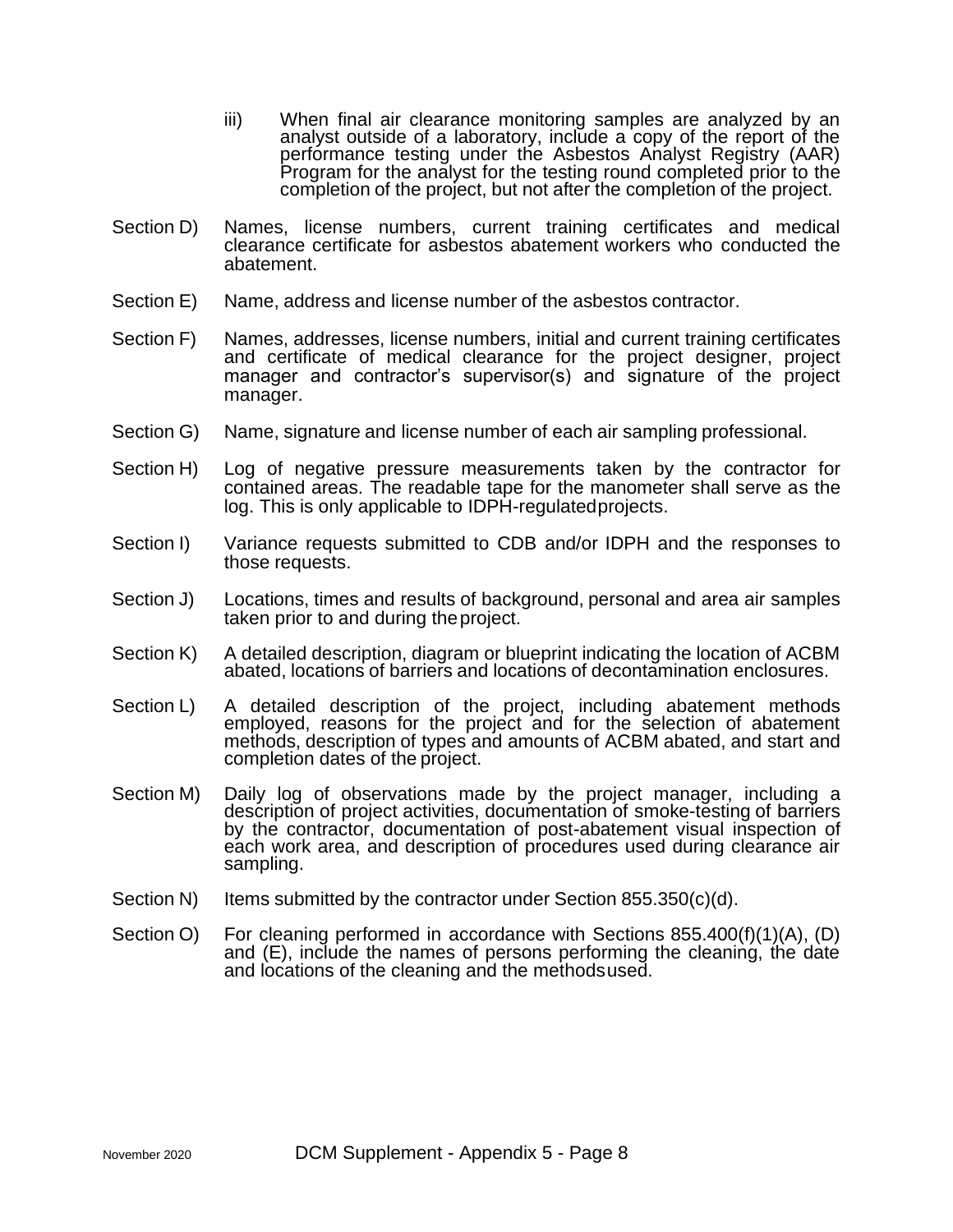# **Article 3 GUIDELINES FOR LEAD**

## **3.1 General**

The majority of paint manufacturers utilized lead (Pb) paint formulations prior to 1978. In 1978, the use of lead-based paint for residential use was banned; in 1990 lead-based paint was prohibited for CDB projects. Most paints today do not contain quantities of lead sufficient to be categorized as lead-based coatings; however, there are still some paints which do contain sufficient lead to be categorized as lead-based.

## **3.2 Sampling (paint chip) & Testing(XRF)**

As required by the Professional Services Agreement, the A/E shall provide for the selective testing of materials to be affected by the project. The A/E shall recommend to CDB the number of samples to be taken, and written approval shall be issued by the CDB Project Manager prior to testing. Existing materials integral to the project shall be tested, as well as any adjacent materials that are affected by the construction. Such materials shall be categories as CDB recommends: walls, ceilings and trim (windows, doors and frames) - 5 samples per category. Sampling shall be conducted by a licensed inspector. If sample analysis is required, then the laboratory used shall be accredited by the EnvironmentalLead Laboratory Accreditation Program.

Paint containing more than five-tenths of one percent (½% or 0.5%) lead by weight is considered lead-based paint (LBP). Costs incurred in the sampling and testing of materials are reimbursable expenses. Results of the testing shall be included in Section 02 83 19 of the Project Manual.

## **3.3 Design**

Should testing indicate the presence of LBP, regulations established by the Occupational Safety and Health Administration (OSHA) and the Illinois Environmental Protection Agency (IEPA) are applicable to the project. If the project site is utilized for either public housing or for day care purposes, then guidelines established by the U.S. Department of Housing and Urban Development (HUD) are applicable as well.

In the project documents, identify all LBP. The A/E shall indicate in 01 11 00.2.B. of the Project Manual the existing conditions where lead paint is located. See the attached example. Specify remediation in Section 02 83 19 Lead-Based Paint Removal. IDPH notification is required only in residential and day care projects.

If asbestos abatement activities are being conducted in conjunction with lead remediation, then the A/E shall maximize all opportunities to combine similar activities and equipment items such as containment barriers and negative-air machines.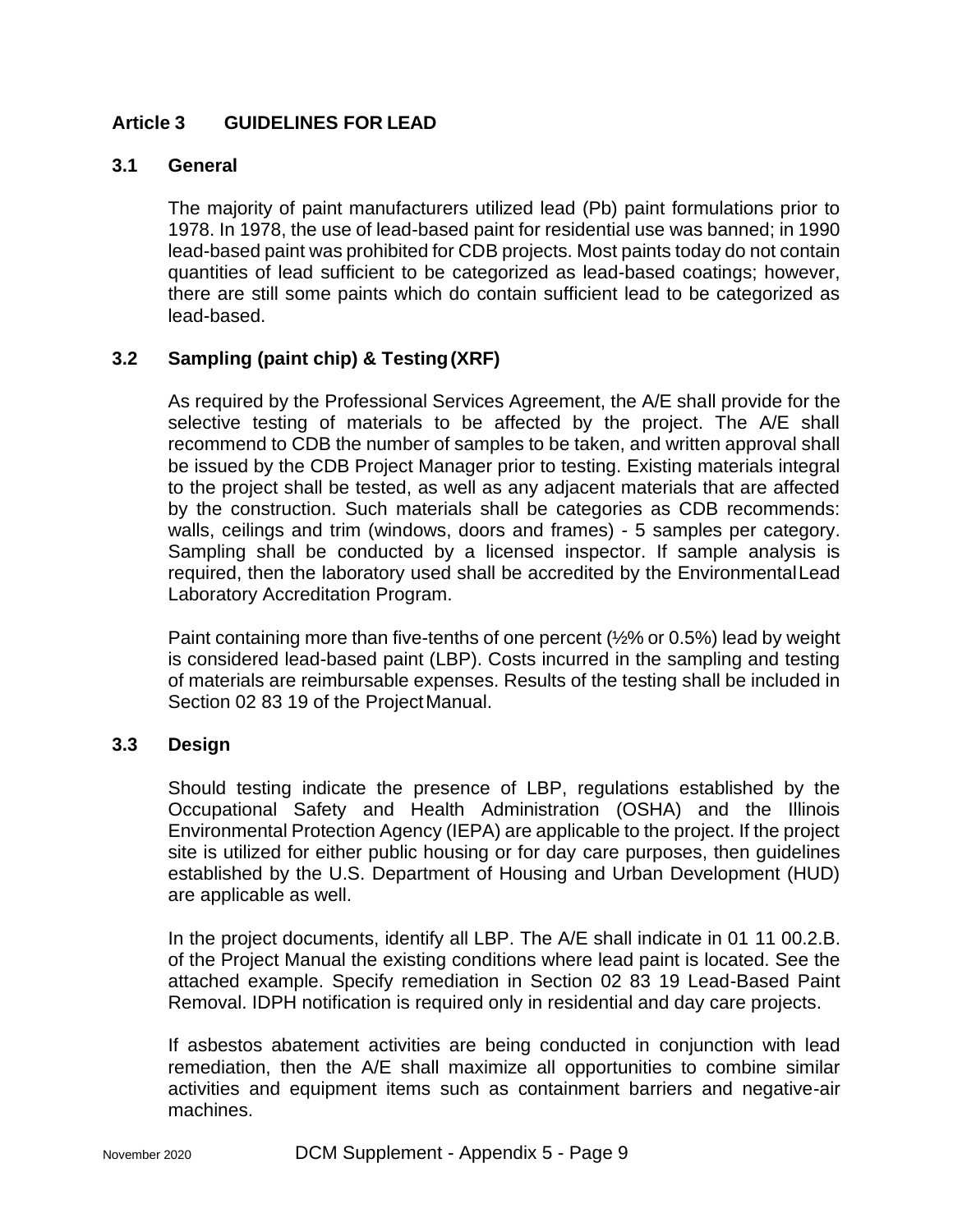Clearance sampling shall be required following all LBP-related activities and shall conform to current HUD requirements. All interior LPB removal shall be conducted within containment areas. Critical barriers shall be maintained, drop cloths shall be utilized on floors and additional protection of adjacent finishes shall be provided as necessary. If removal is to occur adjacent to an occupied area, or if the site is to be re-occupied, then negative air pressure is required within the containment area. Containment utilizing opaque barriers may be required for all exterior removal

# **3.4 Construction**

The Lead Construction Standard (OSHA 1926.62) has been in effect since June 4, 1993 and all construction activities shall be conducted in accord with this standard. The permissible exposure limit (PEL) for lead is 50 micrograms per cubic meter ( $\mu$ g/m<sup>3</sup>) and the action level is 30  $\mu$ g/m<sup>3</sup>. Both levels are for an 8- hour time weighted average (TWA). The OSHA standard also requires contractors to perform an exposure assessment for each project. It is the responsibility of the A/E to provide on-site representation during the critical activities.

## **3.5 Disposal**

If demolition/construction debris containing LBP still adhered to the substrate is generated from a non-residential structure, the waste may be handled as general refuse. However, if the LBP is removed from the original substrate to which it was adhered, then the waste is a special waste. The waste shall be analyzed by the Toxicity Characteristic Leaching Procedure (TCLP). LBP waste that meets the definition of special waste is hazardous if it has a concentration of lead equal to or greater than 5.0 mg/l as determined by TCLP. In addition, other parameters shall be below the regulatory limits for toxicity and other characteristics and listings. The Resource Conservation Recovery Act (RCRA) establishes LBP regulations. The handling and disposal of hazardous waste shall be conducted in accordance with the RCRA regulations applicable to the activity being conducted. LBP waste shall be stabilized prior to disposal in a facility that is permitted by IEPA to accept the waste.

**3.6 Transportation of LBP Waste.** Anyone who hauls or transports special waste shall have a current, valid waste hauling permit issued by the IEPA.

**Note:** Any person who is transporting special waste for a generator who generates less than 100 kilograms (220 pounds) of special LBP waste in a calendar month is exempt from this requirement. The Contractor shall submit all waste manifests to CDB with their respective payrequest.